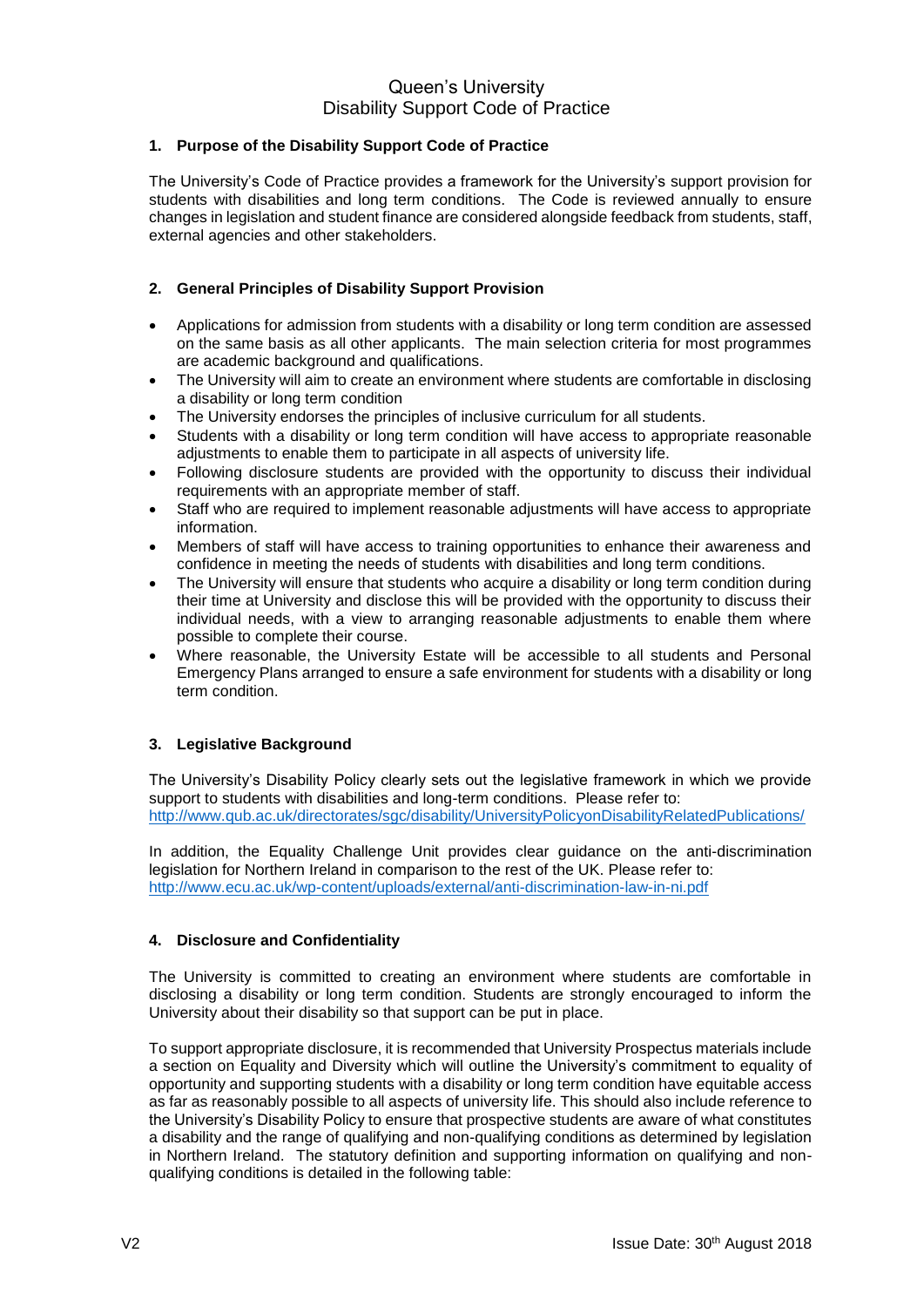Northern Ireland legislation defines 'Disability' as:

*"A physical or mental impairment which has a substantial and long-term adverse effect on a person's ability to carry out normal day-to-day activities."*

Conditions automatically covered by legislation and that do not need to satisfy the definition of long-term or substantial impact are: Cancer, multiple sclerosis and HIV infection. These conditions are deemed to be qualifying disabilities from the point in time that a person develops one or other of them.

Impairments that definitely are not qualifying disabilities and therefore exempt from legislative protection are:

- visual impairments that can be corrected with eye glasses or contact lenses,
- hay fever,
- addiction to alcohol or nicotine or drugs (except for properly prescribed medications),
- a tendency to steal, or to set fires, or to physically or sexually abuse others,
- voyeurism and exhibitionism.

There is no official list that specifies whether any other impairment is or is not a qualifying disability. So to determine whether a particular person has a qualifying disability means making an assessment about the duration and severity of his or her particular impairment and about how it affects his or her daily life.

The relevant test is as follows:

- it must be a physical or mental impairment that has a substantial and long-term adverse effect on the person's ability to carry out normal day-to-day activities
- 'long term' for this purpose means that the substantial adverse effects of the impairment must have lasted, or be likely to last, for at least 12 months
- 'normal day-to-day activities' are simply the things that people generally do on a daily basis, for example walking to a bus stop, shopping, doing the housework, speaking on a telephone or reading a newspaper.

The definition of 'disability' does not only apply to physical impairments. The definition itself notes that mental health impairments are also covered.

Also, both case law and governmental guidance have noted that a wide range of learning disabilities are also covered, including impairments like autism and dyslexia.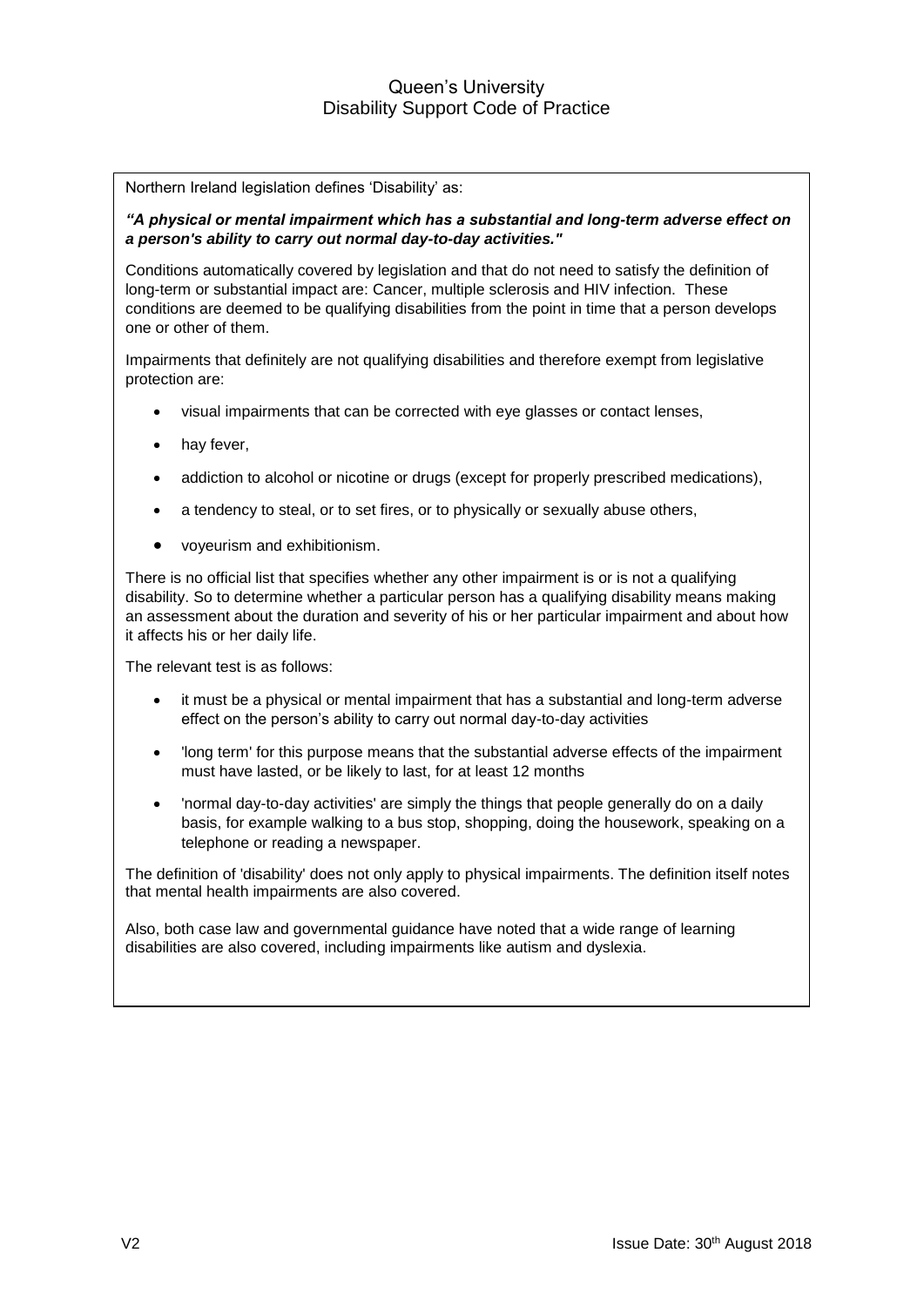Students who disclose a disability or long term condition will be offered to meet with a member of the University's Disability Services team to discuss their individual requirements and agree appropriate reasonable adjustments. Currently students are provided with the opportunity to disclose a disability or long term condition when applying to the University and during the enrolment and registration process. Disclosure at these times helps to facilitate the early implementation of reasonable adjustments. However, students can disclose a disability at any time during their studies at Queen's.

The University recognises that under SENDO, if a student discloses a disability or long term condition to any member of staff at any stage, the University is deemed to be aware of the student's disclosure. Therefore, all staff should be proactive and provide opportunities for students to disclose. Staff should contact Disability Services for advice on effectively supporting students with disclosure. This should also include preparation for work placements or Erasmus programmes.

Information obtained regarding a student's disability or long term condition will be treated as personal and sensitive data. The information will be held in accordance with the University's Data Protection Policy and shared in line with the University's Student Privacy Notice. Please note; that relevant information is only shared to ensure agreed supports and reasonable adjustments are implemented or when a safeguarding issue necessitates. To avail of support and reasonable adjustments through Disability Services students must agree to disclosure for these purposes by completing a 'Student Support Agreement *Form*' upon registration with the service **(see Annex 1)**.

## **5. Admission Process**

The University welcomes and encourages applications from students with disabilities or long term conditions and will consider their application on the same grounds as non-disabled candidates. An individual's disability or long term condition will not influence the University's decision to offer a place.

On receipt of an offer from the University applicants who have disclosed a disability or long term condition will be asked to complete a questionnaire: [http://www.qub.ac.uk/directorates/sgc/disability/ProspectiveCurrentStudents/ProspectiveStudent](http://www.qub.ac.uk/directorates/sgc/disability/ProspectiveCurrentStudents/ProspectiveStudents/)

[s/](http://www.qub.ac.uk/directorates/sgc/disability/ProspectiveCurrentStudents/ProspectiveStudents/)

The information detailed by applicants on their completed questionnaire will be used to determine reasonable adjustments, should they be accepted and placed on their chosen course at Queen's.

Where it is anticipated from the information provided that the applicant will require significant support or will require modifications to the academic course, they will be invited to meet staff from Disability Services and relevant members from the academic School to discuss the applicant's individual needs.

Some professional programmes such as medicine, teacher training, social work and nursing require a student to meet certain "core competencies" or "fitness to practice" conditions in order to receive professional registration. **Please note:** it is recommended that information about these requirements is readily available to prospective applicants to assist them in making informed decisions when choosing to apply for a course.

In a small number of cases where there are fitness to practise concerns or where reasonable adjustments may not be feasible to implement, advice will be obtained by Disability Services from the School, the University's Senior Medical Officer and appropriate external agencies to ensure every reasonable effort is made to support the student in taking up their offer on their chosen course at Queen's. Following these discussions, staff from Disability Services and the School will offer to meet with the applicant to discuss the support available to enable them to make an informed judgement on the suitability of the course. In the exceptional and unlikely event where fitness to practise issues remain a concern or reasonable adjustments cannot be implemented, the University reserves the right to withdraw an offer.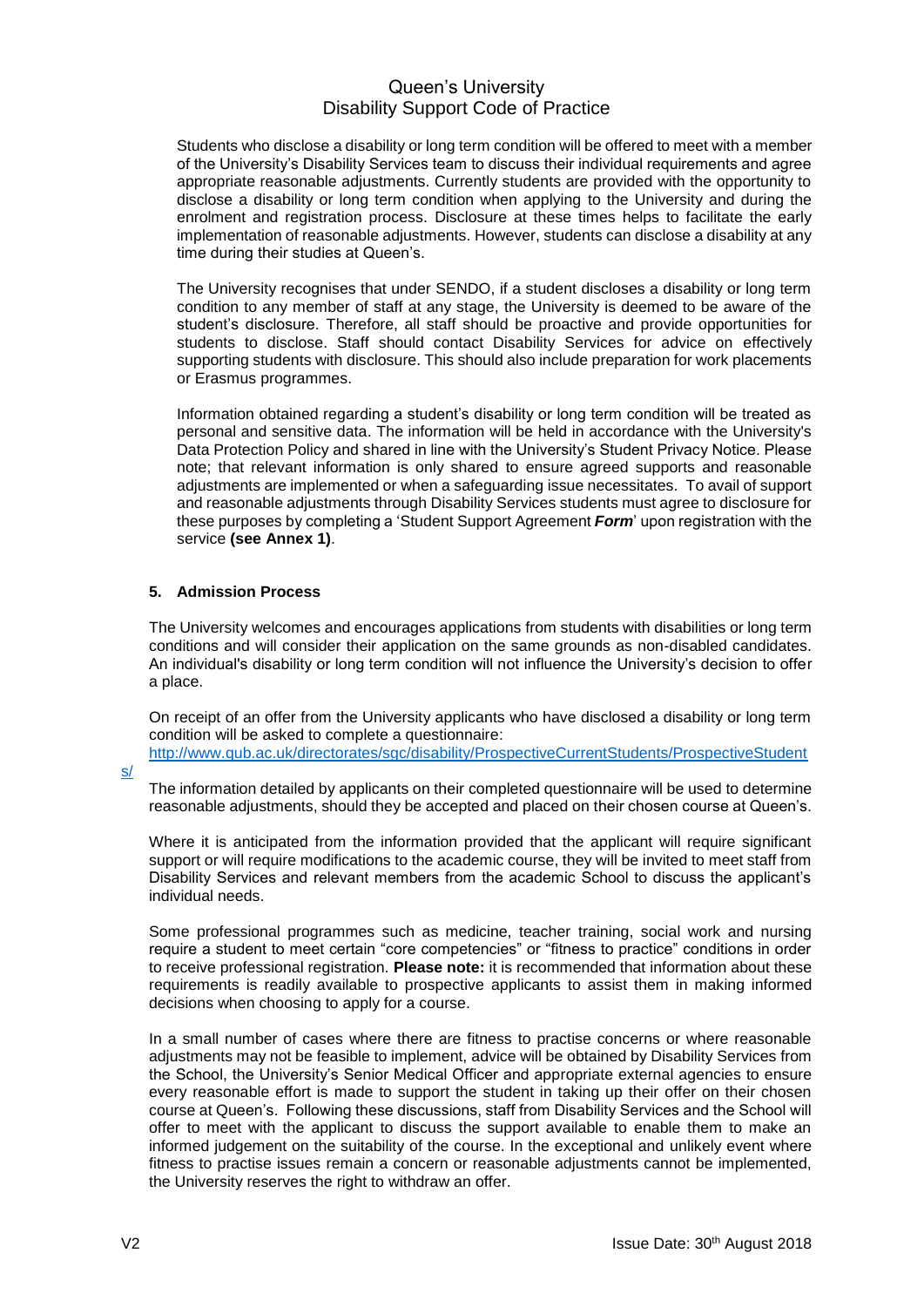The University recognises that the decision to disclose a disability or long-term condition is a personal one, although it is recommended that applicants do so as early as possible to support the timely implementation of agreed reasonable adjustments. If a disability or long term condition is not disclosed until a later stage, the University will endeavour to make any adjustments required before the start of the course, but it may not be possible to have everything in place before this.

Applicants who wish to appeal a decision not to implement adjustments requested which prevent the applicant from taking up their offer of a place on a course may write to the Director of Academic and Student Affairs to request a review of the decision.

#### **The process for appealing decisions not to implement adjustments requested is set out in Annex 2.**

As detailed in Section 3: Disclosure and Confidentiality, any information obtained regarding an applicant's/student's disability or long term condition will be treated as personal and sensitive data. The information will be held in accordance with the University's Data Protection Policy and will only be shared to ensure agreed supports and reasonable adjustments are implemented or when a safeguarding issue necessitates. Explicit consent will be sought to share any information we hold beyond these purposes.

Students applying to study at Queen's University who access Disabled Students' Allowances from Student Finance England should be aware that Equality Act 2010 does not apply to Northern Ireland. Any funded support recommended to be met by the 'host institution' as part of a needs assessment may not be covered. This should be taken into consideration when a student is making a choice of university.

## **6. Pre-entry Support, Advice and Information**

## 6.1 Material in Alternative Format

It is recognised that some applicants with a disability or long term condition may have difficulty in reading the University prospectus in standard print. The University has made a commitment that all University publications will be available in alternative formats including Braille, large print, Daisy and CD Rom by contacting Marketing Recruitment and Admissions.

## 6.2 Open Days

The University holds an annual open day for prospective students interested in applying to study at Queen's. The two-day event provides an opportunity to learn about the courses, facilities, and support services. Applicants who may require reasonable adjustments to be able to participate fully in University open days should be encouraged to contact the Eventus Team, in advance to discuss their individual requirements.

#### 6.3 Pre-entry Visits

It is recognised that some students with disabilities or long term conditions may find the transition to university life more daunting due to concerns about support provision and living away from home. In order to alleviate these concerns the University can arrange for prospective students to visit the campus before they decide to study at Queen's. Disability Services is happy to meet the individual to discuss their support needs, arrange for them to meet staff from Schools and have a tour of University accommodation.

#### 6.4 University Accommodation

The University has a number of rooms available within Queen's Accommodation which meet the needs of students with disabilities or long term conditions. The policy for the allocation of student accommodation recognises that some students with a disability or long-term condition may need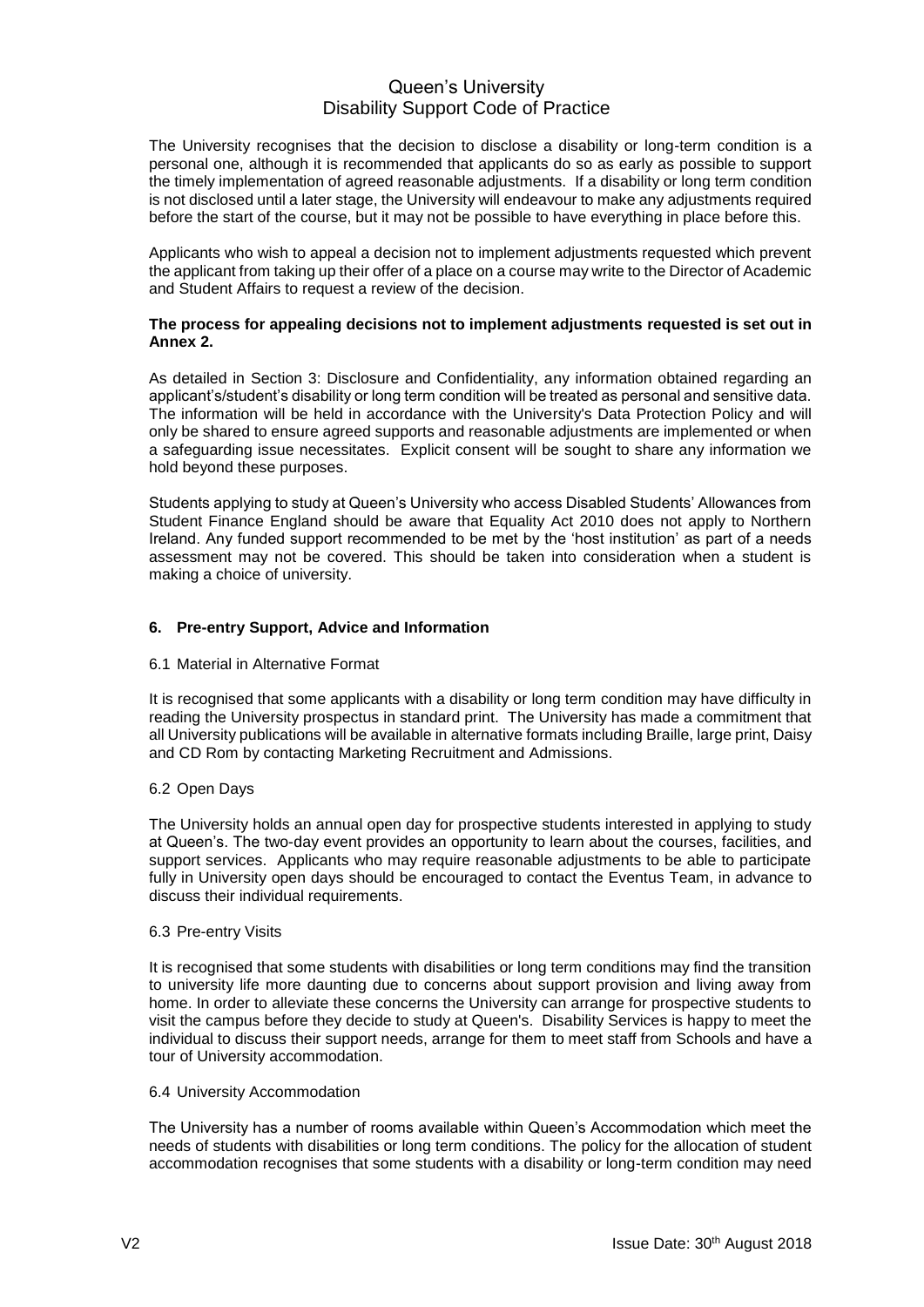to live in University accommodation to ensure that their specific needs can be addressed. **Students** 

seeking accommodation through Queen's are requested to provide brief details of their individual requirements on their accommodation application. With further details being sought through completion of a subsequent associated questionnaire prior to submission. Accommodation Services may discuss these requirements with Disability Services to help ensure that appropriate rooms are allocated.

It is also recognised that some students may require reasonable modifications to the physical environment including the installation of specialist equipment. Staff responsible for student accommodation should liaise closely with Disability Services who will coordinate meetings with staff from Estates and appropriate health care professionals. Pre-entry disclosure and staff responsiveness will be key to ensuring modifications can be made prior to the student commencing their studies at Queen's. If a student does not disclose their support requirements until they commence on their chosen course of study the University will endeavour to respond to any required modifications but implementation cannot be guaranteed.

## **7. Disability Provision for Students with disabilities and long term conditions**

Disability Services is the first point of contact for prospective and current students with a disability or long term condition. The Service works in partnership with staff from across the University and external stakeholders to offer a range of support mechanisms tailored to meet the diverse needs of individual students.

## 7.1 Registration and Assessment

When a student registers with Disability Services, a Disability Officer will determine their individual support requirements and agree recommendations for any reasonable adjustments that the University needs to implement to ensure the teaching and learning environment is accessible to the student. Generic recommendations will also be agreed for placements, field trips, lab work and opportunities to study and work abroad. However, it is always recommended that students meet with a Disability Officer once the full details of such opportunities have been agreed to further consider any specific support requirements.

Support requirements and reasonable adjustments are based on appropriate medical evidence or a Post 16 Educational Psychologist's report. For further guidance on medical evidence, please refer to:

<http://www.qub.ac.uk/directorates/sgc/disability/ProspectiveCurrentStudents/CurrentStudents/>

## 7.2 Individual Student Support Agreement

The supports and reasonable adjustments that are recommended for each student are detailed on an Individual Student Support Agreement (ISSA). The information outlined in the ISSA is communicated to the relevant School via SharePoint and a copy is also sent to the student.

It is recognised that in some instances Schools may have difficulty in implementing some reasonable adjustments due to course requirements or requirements of professional bodies. In such circumstances it is vital that concerns are raised and alternative strategies discussed with Disability Services to ensure that individual staff and the University are compliant with SENDO. This must be done as soon as possible after receiving the Individual Student Support Agreement, to ensure timely communication with a student and ability to consider alternatives.

After receiving the Individual Student Support Agreement, it is the responsibility of the School to ensure that the recommended academic adjustments are implemented and shared with other

Schools if necessary. Any concerns about the implementation of a recommendation from an ISSA should be raised with the relevant Disability Officer as soon as possible.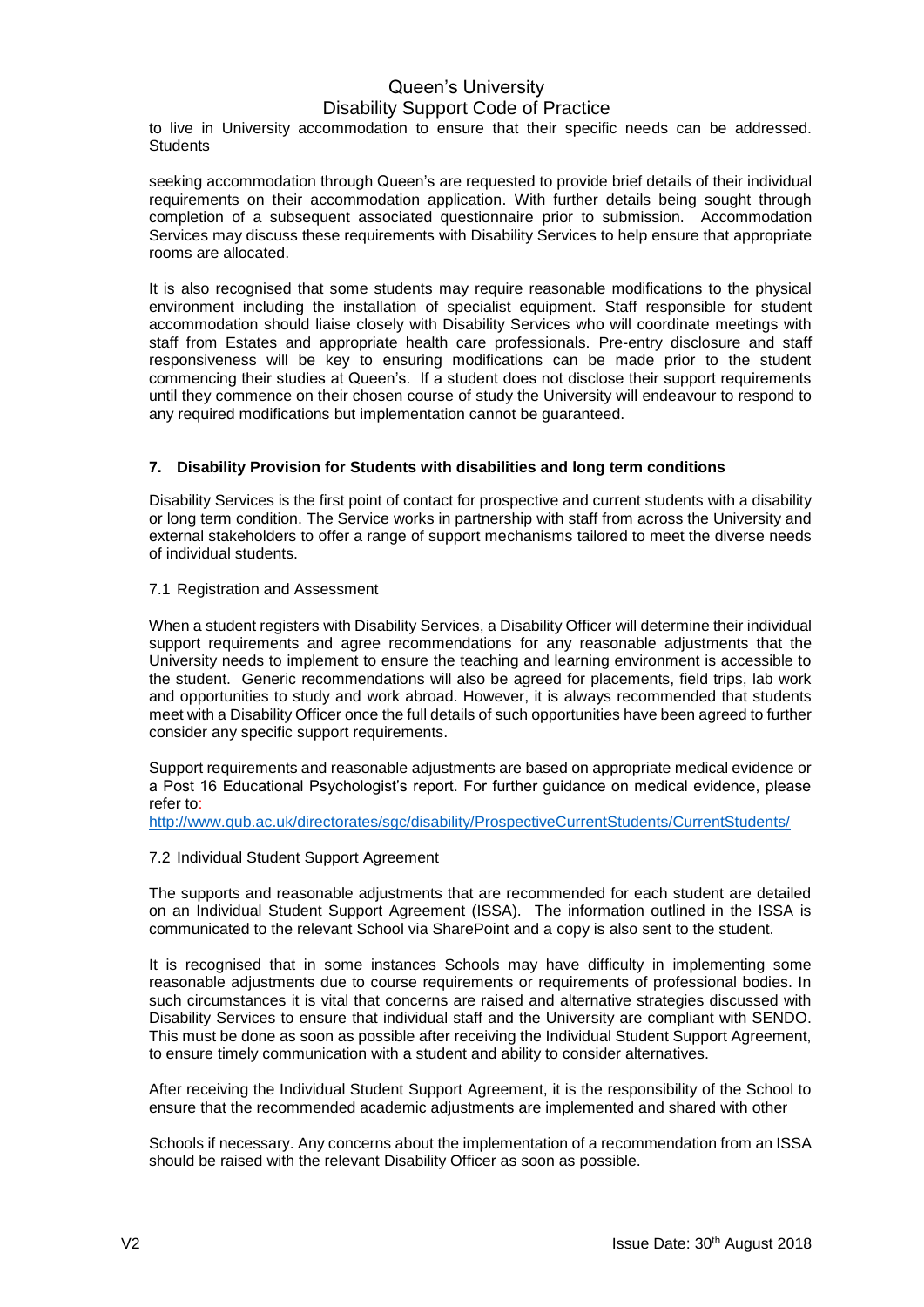## **The ISSA proforma is set out in Annex 4.**

#### 7.3 Examination Support

It is acknowledged that the completion of University examinations may pose significant challenges for students with disabilities and long term conditions. During the student's Needs Assessment, Disability Services will discuss appropriate reasonable adjustments to enable students to be assessed fairly. In terms of one-to-one support, this would be in relation to the provision of Exam Scribes / Readers / Prompters. Reasonable adjustments will be communicated to the Examinations Office / Queen's register of Support Providers for implementation during the main examination periods.

**Please note:** If a student is unable to undertake an examination due to disability-related reasons the following process should be applied:

- $\triangleright$  The Student should notify their School Office and Disability Services, as far in advance as reasonably practical, via email, citing the reason(s) that they are unable to sit and providing additional supporting evidence, if available. but not required.
- $\triangleright$  This communication along with any supporting evidence should be used by the School to determine whether an alternative form of assessment or re-sit without penalty will be approved.
- $\triangleright$  The student and Disability Services should be notified of the outcome in writing by the School.

#### 7.4 Review of Support

ISSA's are issued for the duration of a student's course. Should a student's condition change or their support needs no longer meet their requirement, students should contact Disability Services for a review. Students registered with Disability Services will be contacted on an annual basis, normally towards the end of the academic year, to review their support requirements. This provides students with an opportunity to review and feedback on the quality of support received during the year. It also allows students to discuss their needs for the following academic year and to request changes to their support provision where additional support is required or support is no longer necessary.

#### 7.5 External Funded Support

A significant proportion of students registered with Disability Services will be eligible for funded support through Disabled Student's Allowance (DSA) or a comparable scheme. The University will help the student to apply for support through DSA or a comparable scheme.

## **(i) Queen's Needs Assessment Centre**

Eligible students are required to complete a needs assessment through Queen's Needs Assessment Centre to determine their support requirements in relation to specialist equipment, one-to-one support, transport, and general study costs.

**Please note:** The needs assessment for funded support is also based on appropriate medical evidence or a Post 16 Educational Psychologist's report, and information obtained from the student on the impact of their disability or long term condition. For further guidance on medical evidence, please refer to:

For further information on Queen's Needs Assessment Centre, please refer to: <http://www.qub.ac.uk/directorates/sgc/disability/NeedsAssessmentCentre/>

#### **(ii) Queen's Register of Support Providers**

During the DSA Needs Assessment, it will be determined whether or not a student would benefit from one-to-one academic support including; Academic Mental Health Tutors, Dyslexia Tutors, Study Skills Support etc. The support provided is designed to enable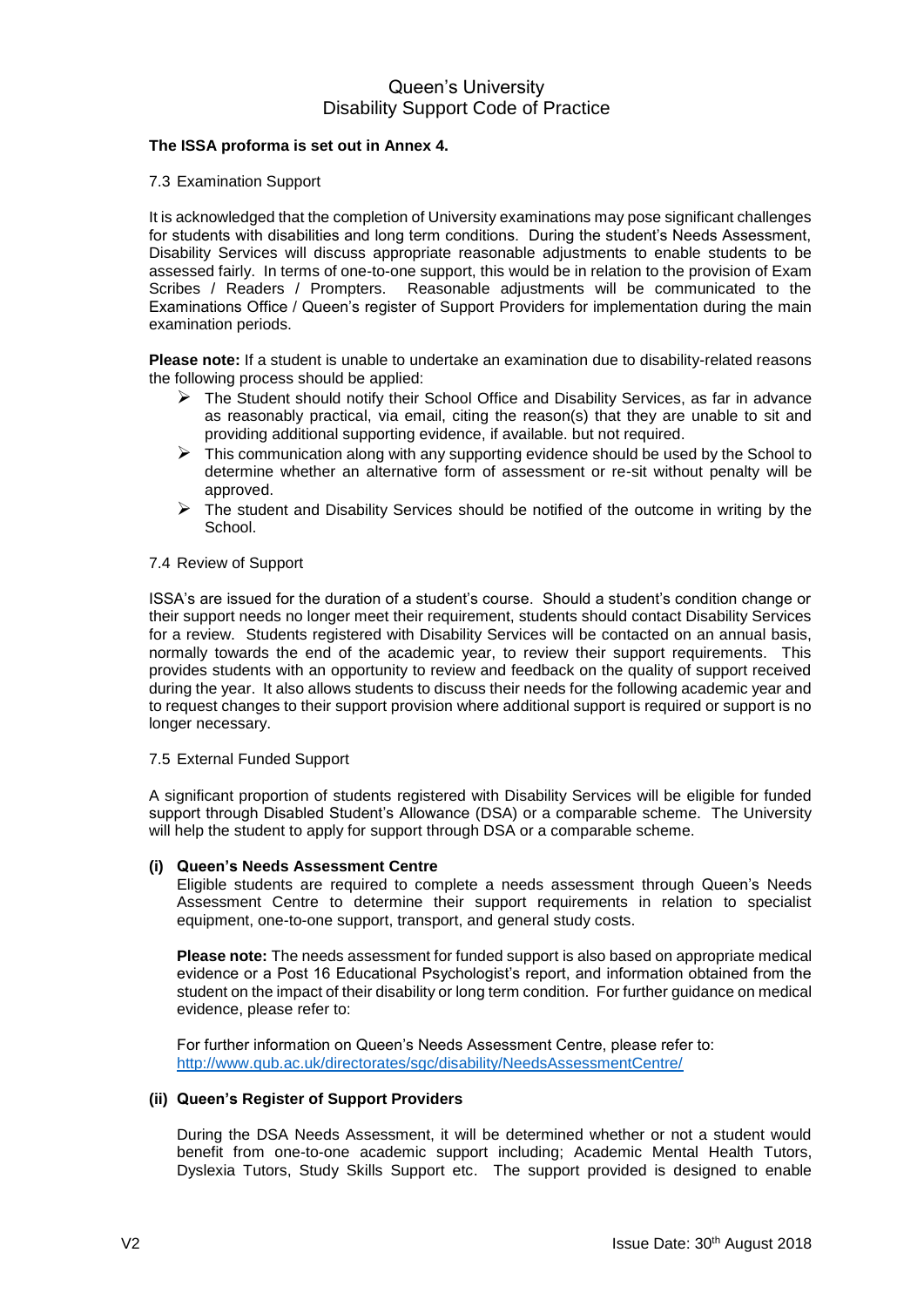students to develop effective strategies for minimising the impact of their disability in the academic environment. Once a student's Needs Assessment has been approved by their relevant Student Finance

Body a referral will be made to Queen's Register of Support Providers to match the student with suitably qualified, trained and experienced Support Providers.

Please note: In instances when the Register of Support Providers cannot match a student with suitably qualified, trained and experienced Support Providers, the Register will sub-contract this support provision to a third party provider but will still oversee coordination and monitoring of the support.

For further information on the one-to-one support available for students, please refer to: <http://www.qub.ac.uk/directorates/sgc/disability/StudentsReceivingOne-to-OneSupport/>

For further information on the Register of Support Providers, please refer to: <http://www.qub.ac.uk/directorates/sgc/disability/QueensRegisterofSupportProviders/>

## **8. Reasonable Adjustments**

Reasonable adjustments must be made to any aspect of teaching or assessment which would substantially disadvantage a student in relation to their peers, unless this adjustment would compromise the academic standards or professional practices associated with the course of study.

As indicated under 7.1, decisions regarding reasonable adjustments are based on medical evidence and information obtained at the registration and assessment meeting with Disability Services. These may include:

8.1 Alternative Forms of Assessment

For a small number of students, the completion of formal examinations may present considerable challenges due to the nature and impact of their disability or long-term condition. Disability Services will explore appropriate reasonable adjustments with the individual student regarding examinations. If, having put reasonable adjustments in place, the student is still deemed unable to undertake the standard examination as a result of his/her disability or long-term condition, alternative assessment may be considered. This is subject to the maintenance of academic standards and may not be appropriate for all courses.

A decision to grant an alternative assessment should be agreed by the Director of Education and based on advice from Disability Services and, if appropriate, the University's Occupational Health Service. Schools should ensure that students are aware of the procedure for requesting alternative forms of assessment, and all decisions should be documented.

#### **The procedure and pro forma for considering requests for alternative forms of assessment is set out in Annex 3.**

## 8.2 Flexible Deadlines

Disability Services recognises that *occasionally* students with disabilities and long-term conditions may require flexibility with deadlines to complete some aspects of on-course assessment and examinations *for disability-related reasons.*

Disability Services generally recommend flexibility with deadlines for on-course assessment and examinations for the following reasons:

 A student is diagnosed with a fluctuating condition, prone to flare-ups and resulting in periods of ill-health.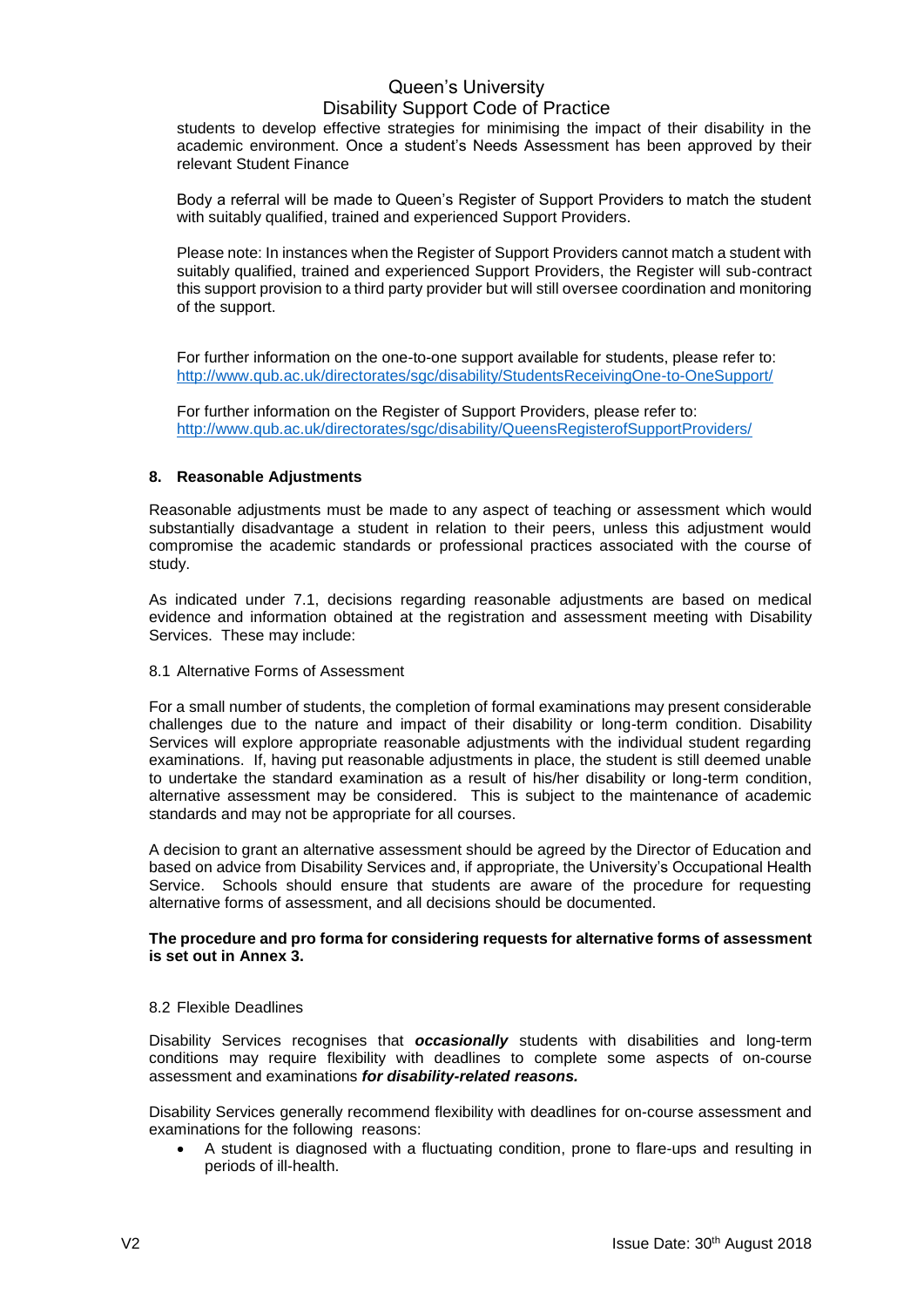A student with specific learning difficulties such as; dyslexia, which reduces capacity to complete a high level of reading within a standard timeframe.

If the student is eligible for *flexibility with deadlines* this will be explicitly detailed on their Individual Student Support Agreement (ISSA).

#### On Course Assessment

If the flexibility with deadline relates to on-course assessment, the student is advised by Disability Services to contact the academic member of staff responsible for setting the assessment if they need to request an extended deadline for submission. The academic member of staff should then liaise with the School Disability Advisor to review the student's individual needs alongside specific course requirements including; scheduled Board of Examiner dates, to agree a suitable length of extension. This will help to ensure the length of extension is reasonable and proportionate to student need, academic requirements and marking deadlines.

#### **Examinations**

If the flexibility with deadline relates to their inability to undertake an examination due to disability related reasons, the following process should be applied (as outlined in 7.3 Examination Support):

- The student should notify their School Office and Disability Services, as far in advance as reasonably practical, via email, citing the reason(s) that they are unable to sit and providing additional supporting evidence, if available but not required.
- This communication along with any supporting evidence should be used by the School to determine whether an alternative form of assessment or re-sit without penalty will be approved.
- The student and Disability Services should be notified of the outcome in writing by the School.

**Please note:** Requests for *flexibility with deadlines for disability-related reasons* must be processed separately to students requesting extensions under the University's Exceptional Circumstances Policy and additional supporting evidence *should not* be sought from the student.

8.3 Marking the Work of Students with Dyslexia and/or other Specific Learning Difficulties (SPLDs)

The University's Education Committee approved a separate Guidelines on Marking the Work of Students with Dyslexia in 2009. The guidance document can be accessed from the Disability Services website:

<http://www.qub.ac.uk/directorates/sgc/disability/UniversityPolicyonDisabilityRelatedPublications/>

#### 8.4 Dyslexia Assessment and Adjustments Following Diagnosis

Many students are diagnosed with dyslexia for the first time whilst attending University. It is often difficult for examiners to determine if a student's writing skills are affected by dyslexic tendencies or general ability. Factors such as comparison with peers, family history/observations or examiners' feedback may lead to the student seeking a diagnosis. The University will implement reasonable adjustments such as consideration for spelling and grammar once a student has provided a copy of a Post 16 diagnostic assessment verifying a specific learning difficulty in these areas. Schools will not review work that has previously been submitted unless they were aware of the disability and there has been a failure to implement reasonable adjustments. Such issues should be considered under extenuating circumstances by the School Boards of Examiners.

The assessment must be conducted by an educational psychologist or specialist dyslexia assessor, and include the range of diagnostic tests appropriate for adults. The University acknowledges that students may have difficulty in meeting the cost of the assessment and therefore eligible students can apply to the Student Support Fund for reimbursement for the cost of the assessment.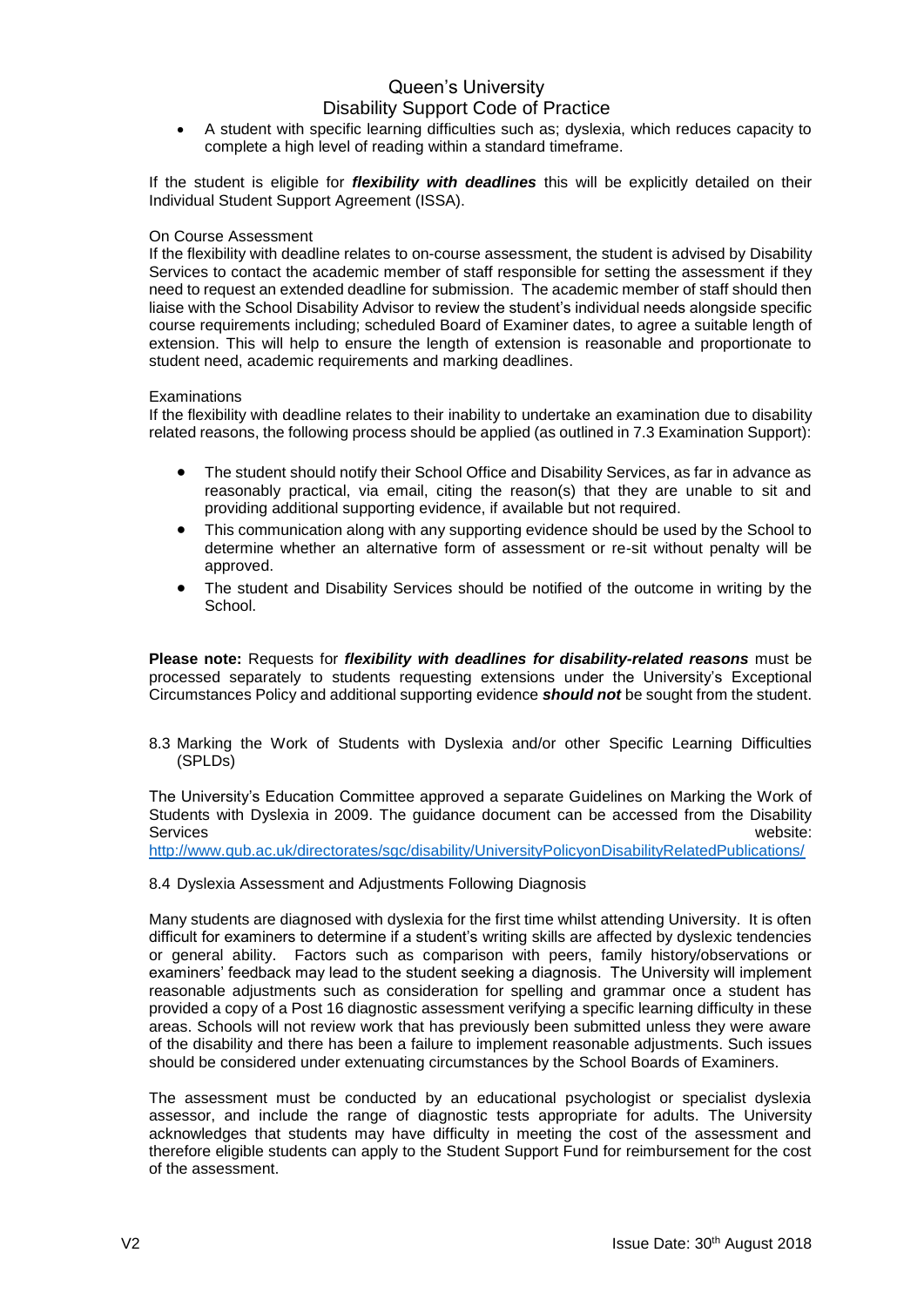#### **Please refer to Disability Services website for further guidance on supporting and teaching students with Dyslexia:**

<http://www.qub.ac.uk/directorates/sgc/disability/UniversityPolicyonDisabilityRelatedPublications/>

#### 8.5 Copies of Notes in Advance of Lectures

Some students may require handouts or PowerPoint presentations in advance of lectures, for example; visually impaired students who use assistive technology software to access course material, or students who have difficulty with concentration or processing information as a result of their disability or long-term condition. Being able to access lecture material in advance of classes helps to ensure that they are not placed at a significant disadvantage in comparison to their peers.

Where a School is unable to provide this reasonable adjustment, it is important that the appropriate academic member of staff liaises with Disability Services and the student to discuss and agree alternative reasonable adjustments.

#### 8.6 Recording of Lectures

Students with a disability or long-term condition may be permitted to record lectures and tutorials if it is deemed a reasonable adjustment by Disability Services. Students are advised that all recordings remain the property of the University and are for personal use only. Students who do not comply with these conditions will be dealt with under the University's Conduct Regulations.

#### 8.7 Course Material in Alternative Formats

Some students with visual impairments may require course material in alternative formats such as Braille, large print or electronic format. In order to comply with SENDO it is important that Schools ensure that reading lists are available in advance to ensure that books can be sourced from publishers in an appropriate format. Schools also have an anticipatory duty under the legislation to ensure that they consider the needs of students with a disability or long-term condition when preparing course material. Further advice on alternative formats can be obtained from Disability Services.

## **9. Disability Provision within the Academic Environment**

#### 9.1 School Disability Advisers

The University has a well-established support system at a School level to ensure the needs of students with disabilities and long term conditions are addressed. Each School has a nominated staff member who is a key contact within the School for issues relating to disability support. The School Disability Adviser (DA) has the following roles and responsibilities:

- i. The DA is a point of contact for students with a disability or long term condition; it is therefore important that Schools promote the role so students know who they are and how they can be contacted.
- ii. The DA should liaise with Disability Services staff, assist in making reasonable adjustments for students and exchange information as required. **Please note:** Flexibility with deadlines for *disability-related reasons* should be confirmed with the School DA to ensure the length of extension is reasonable and proportionate to student need and academic requirements.
- iii. The DA should have a general awareness and understanding of University and School policies, procedures and practices and how these may impact on students with disabilities and long term conditions.
- iv. The DA should also have an awareness and understanding of SENDO, to ensure that their School is compliant with the legislation and is promoting inclusive learning for all students.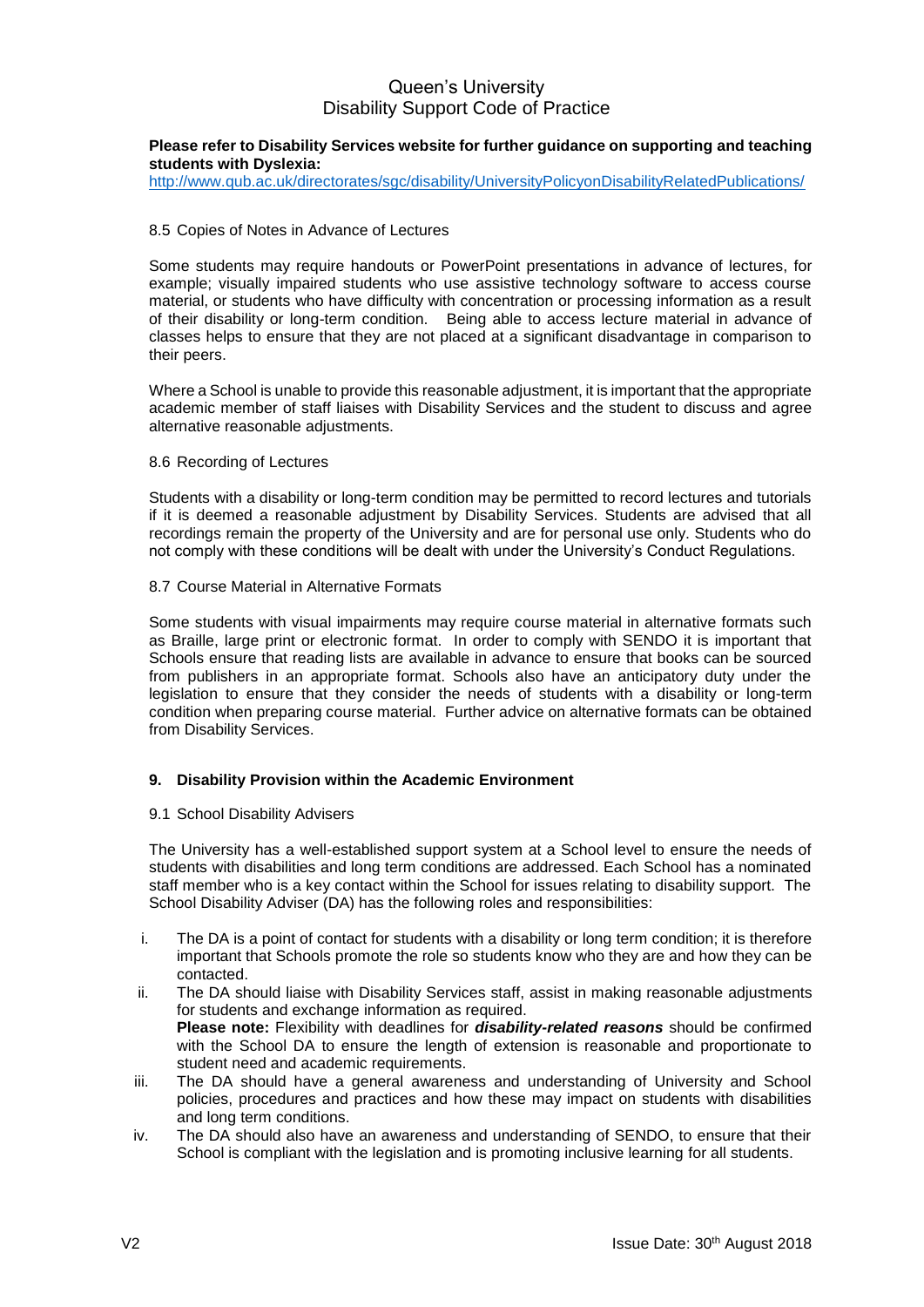- v. It is important that the DA is aware of the Disabled Students' Allowance to enable them to encourage students to apply.
- vi. The DA is not expected to have expert knowledge of disability issues. However, it is important that they work in collaboration with the Disability Services to identify training needs within the **School**.

Further information on the role of the School Disability Adviser can be found on Disability Services website, please refer to:

[http://www.qub.ac.uk/directorates/sgc/disability/TypesofSupportAvailable/AcademicSupport/Disa](http://www.qub.ac.uk/directorates/sgc/disability/TypesofSupportAvailable/AcademicSupport/DisabilityAdvisers/#d.en.678467) [bilityAdvisers/#d.en.678467](http://www.qub.ac.uk/directorates/sgc/disability/TypesofSupportAvailable/AcademicSupport/DisabilityAdvisers/#d.en.678467)

## 9.2 Accessible Curriculum and Assessment

The University endorses the practice of inclusive teaching and assessment, and aims to ensure that courses are accessible and enable full participation for all students. Schools are encouraged to ensure that accessibility is a key consideration when developing new courses or when redesigning or evaluating existing courses.

As part of the registration and assessment process, staff from Disability Services may request that applicants are provided with the opportunity to discuss the course curriculum and key learning requirements in advance. This will help to ensure that necessary adjustments are in place where possible, and the student is given the opportunity to make an informed decision regarding their choice of modules.

For further advice and support, please refer to: The Equality Challenge Unit's Guidance for Academics <http://www.qub.ac.uk/directorates/sgc/disability/UniversityPolicyonDisabilityRelatedPublications/>

The Equality Challenge Unit's Guidance on Creating an Inclusive Environment <http://www.ecu.ac.uk/guidance-resources/inclusive-environment/>

## 9.3 Dissemination of Reasonable Adjustments to School Staff

As noted in Section 7.2, an Individual Student Support Agreement (ISSA) documents the support and reasonable adjustments that are required by a student to ensure equitable access to the learning and teaching environment. ISSAs are shared with the student's respective School via Disability Services SharePoint site. The ISSA contains two sections:

- $\triangleright$  Part A which details the student's disability or long term condition and impact on academic learning
- $\triangleright$  Part B details reasonable adjustments and support to be implemented

**Please note:** All information should be held and shared in line with the University's Data Protection Policy and Student Privacy Notice. Further information on dealing with personal and sensitive data can be obtained from the University's Information Compliance Office.

#### **Part A**

Schools must ensure that *School Managers, Disability Advisors and Head of School* are the only personnel with access to *Part A of the ISSA* due to the sensitive and personal nature of the information detailed. In the event that a Head of School wishes for Part A to be shared with another member of School staff, explicit consent must be sought from Disability Services in advance.

## **Part B**

Schools should ensure that staff who are required to implement reasonable adjustments, should have access to *Part B of the ISSA*. This should include staff who are responsible for modules which the student may be studying in other Schools.

If a student is required/elects to participate in a placement *the relevant placement support information* contained in *Part B* should be shared by the School with *a nominated supervisor*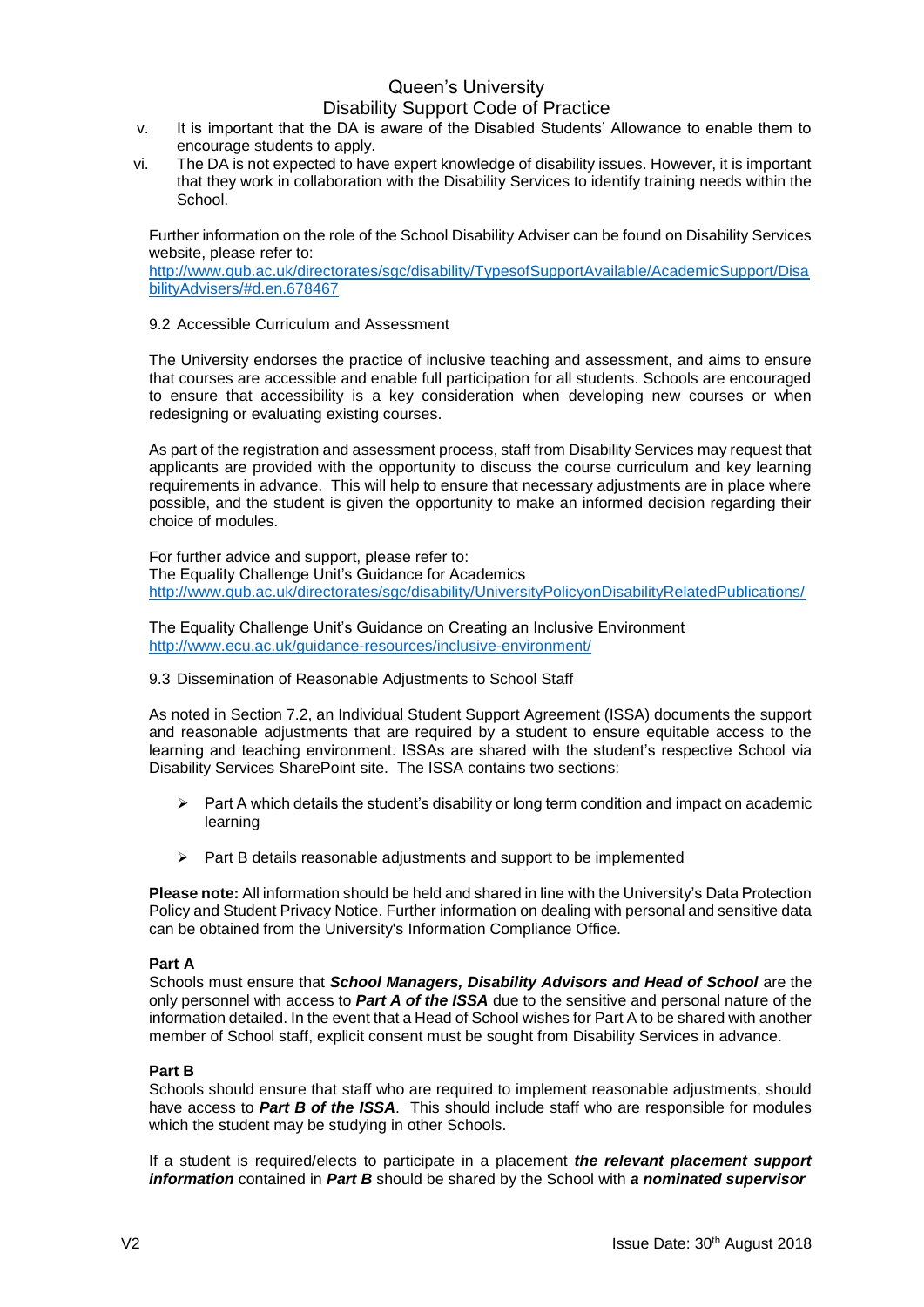within the placement**.** The nominated supervisor must be reminded that this information is personal and sensitive data and therefore should be shared in-line with data protection guidelines (GDPR) and in respect of the student's right to confidentiality.

#### **10. General Facilities and Provision for Students with a disability or long-term condition**

#### 10.1 Physical Environment

As outlined in the University's Physical Access Policy 'the University will ensure effective systems and procedures are in place to deal with physical access requirements, recognising its leadership role in Northern Ireland and beyond'.

The Estates Directorate has an ongoing commitment to ensure that physical and structural access considerations are a routine element in design briefs and refurbishment projects. Staff within the Directorate work closely with Disability Services to ensure the needs of all students are met by making changes to the physical and structural environment as required.

#### 10.2 Extra-curricular Activities, Marketing and Commercial Events

All extra-curricular activities, marketing and commercial events held on University's premises or at venues off-campus should, as far as reasonably practical, be accessible to people with disabilities and long term conditions. This includes activities organised by student clubs and societies. It is the responsibility of the School/Department/Service/Third Party Organisation organising the event to ensure access arrangements are considered for all applicants who wish to attend. Organisers must provide ample opportunity for attendees to declare any access arrangements they require. It is recommended that this is facilitated at the point of application to allow sufficient time for arrangements to be put in place. At times it may be necessary for organisers to complete a risk assessment to ensure any health and safety implications concerning an attendee's participation in an event is considered and appropriately mitigated against. Staff in Disability Services are happy to offer advice and guidance to ensure that all such events are inclusive.

**Please note:** Organisers are responsible for meeting any associated costs in relation to access arrangements that are required. Examples of access arrangements are; physically accessible venues, loop induction systems, materials in alternative formats, sign language interpreter, accommodation of an assistive dog, etc.

#### 10.3 Accessible Parking

The University has a number of accessible parking bays across the campus. Demand for car parking exceeds the provision, and therefore the University has a clear policy on the allocation of parking permits, which are allocated on the following grounds.

Applicants in receipt of a 'blue badge' are entitled to a parking permit, free of charge. Please refer to the Estates Directorate webpages for further information on how a student *with* a blue badge can apply for an accessible parking permit.

**Please note:** There is no requirement for blue badge holders to produce further supporting information from a GP or medical specialist.

Applicants who have a disability or long term medical condition which affects their mobility but *do not* hold a 'blue badge' can apply for an accessible parking permit for a short-term period. Please refer to the Estates Directorate webpages for further information on how a student *without* a blue badge can apply for an accessible parking permit.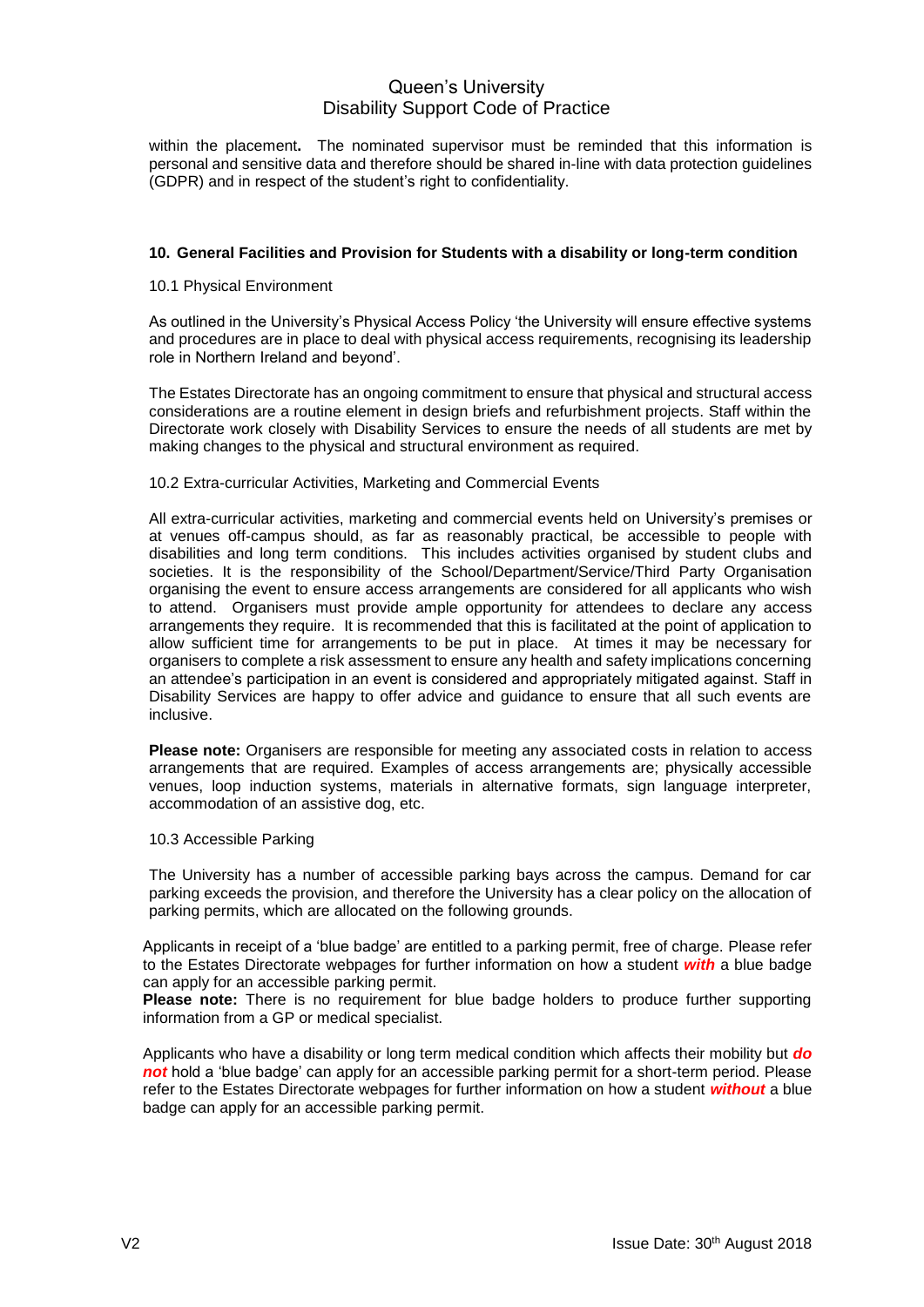**Please note:** Applicants who *do not* hold a blue badge must provide supporting information from their GP or a relevant medical professional detailing their reasons for requiring an accessible parking permit and the length of time that this will be required.

10.4 Personal Emergency Evacuation Plans

Personal Emergency Evacuation Plans (PEEPs) are designed to support the safe evacuation of people with disabilities or long term conditions in the event of an emergency, such as the activation of a fire alarm.

Disability Services staff liaise with individual students registered with the service, to advise on the need for a PEEP. If a PEEP is required, Disability Services will arrange for the student to meet with the Estates Manager or Assistant Estates Manager (Fire Safety) for an individual PEEP to be developed.

The PEEP will consider the student's needs in relation to their School facilities and other services and facilities that they will regularly use within the University. Recommendations and agreements required to assist the student in the event of an emergency will be detailed on a pro forma evacuation plan. Completed PEEPs will be disseminated to Disability Services and the student's School via Sharepoint.

Designated Fire Wardens undertake PEEP awareness training to further support the safe evacuation of people with disabilities or long term conditions in the event of an emergency.

## **11. Information Services**

The goal of Information Services which includes Library provision, Student Computing Facilities etc. is to provide the highest quality information resources and services to students and staff of the University. It has demonstrated a clear commitment to meeting the needs of students with a disability or long-term condition by implementing the following measures:

Web Accessibility

The core Queen's University Website has been designed to meet Level AA (2) of the World Wide Web Consortium's (W3C-AA) Web Accessibility Initiative (WAI).

All pages within the Content Management System comply with WCAG 2.0 (Web Content Accessibility Guidelines) in accordance with standards recommended by the World Wide Web Consortium (W3).

- Assistive Technology provision A range of specialist software packages, for both students and staff members, are available across the University's Student Computing Centres.
- Material in alternative format A procedure has been agreed with subject librarians that once in receipt of the reading list from the student's School, they will source an accessible copy of it from the publisher, who has responsibility to make it available for use by blind and visually impaired users.
- Trained and Skilled Staff Staff in the library receive Disability Awareness and SENDO training and are competent in the use of the adaptive software available

In addition, the Library has implemented a range of reasonable adjustments to ensure that students with a disability or long term condition are not placed at a significant disadvantage in comparison to non-disabled students. As well as a designated disability support librarian, there are also named people in each library branch who can offer help and advice.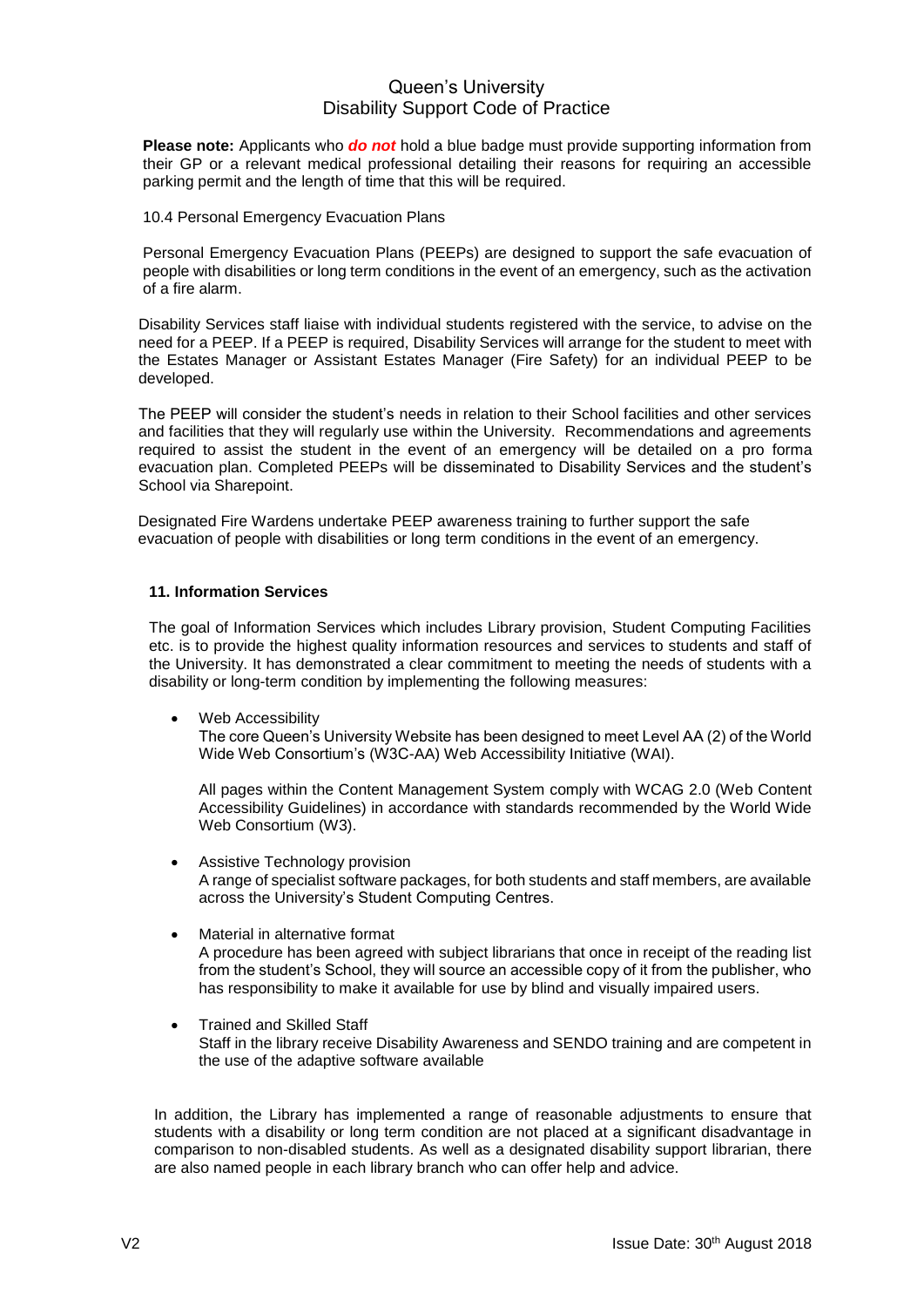A guide for students with disabilities can be found here: [http://www.qub.ac.uk/directorates/InformationServices/TheLibrary/UsingtheLibrary/Disability-](http://www.qub.ac.uk/directorates/InformationServices/TheLibrary/UsingtheLibrary/Disability-AdditionalSupport/)[AdditionalSupport/](http://www.qub.ac.uk/directorates/InformationServices/TheLibrary/UsingtheLibrary/Disability-AdditionalSupport/)

## **12. Placements and Study Abroad**

The University welcomes and encourages applications for placement and study abroad opportunities from students with disabilities or long term conditions and will consider their

application on the same grounds as applicants without a disability or long-term condition. An individual's disability or long term condition will not influence the University's decision to offer a place.

The application process for placement/study abroad must provide students with the opportunity to disclose a disability or long-term condition. Students who disclose a disability or long term condition should be advised to meet with a member of the University's Disability Services team to discuss their individual requirements and agree appropriate reasonable adjustments that will support them during their study/placement abroad. Agreed supports will be detailed on the student's ISSA and shared with relevant academic and professional support staff responsible for coordinating the student's placement/study abroad.

**Please note:** Students in receipt of one-to-one support through Disabled Students Allowance (DSA) or a similar funding body are unlikely to be eligible for this support while abroad. Therefore, the responsibility for funding this support will lie with the placement/study abroad scheme.

## **13. Support for International Students**

The University recognises its duty under SENDO and is committed to supporting international students with a disability/long term condition in an equivalent manner to 'home' students so far as reasonably possible. However, it is recognised that international students are not entitled to Disabled Students' Allowance which may impact on the range of support mechanisms available. International students who disclose a disability or long term condition will be invited to meet a member of Disability Services staff for a Needs Assessment to determine their individual needs and the extent of the reasonable adjustments that can be implemented.

## **14. Occupational Health Service**

The University may require a student with a disability or long term condition to have an assessment with the University's Occupational Health Service. This assessment will help to determine the likely impact of the student's disability or long term condition whilst studying at Queen's and support recommendations on appropriate reasonable adjustments, which may help the student to progress on their programme of study.

## **15. Students' Union**

Queen's Students' Union exists to:

- promote the interests of its members by presenting them to the University and beyond
- provide its members with impartial advice services
- manage and develop the provision of student focused services, offering value for money and attuned to the needs of a diverse student population

The Students' Union is committed to ensuring that all students can participate and access all commercial services, clubs and societies and advice services available to the student population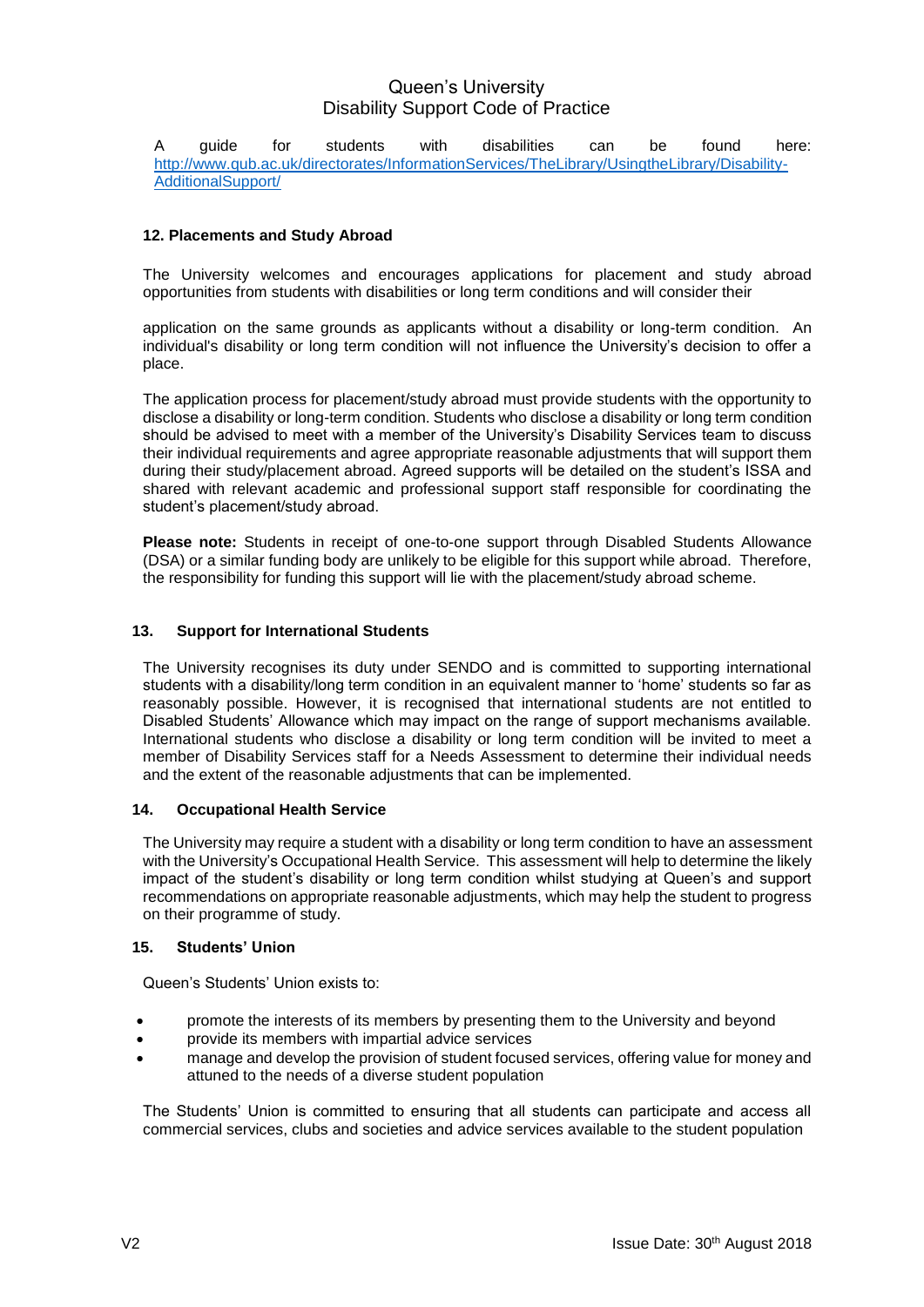## **16. Fitness to Study**

It is recognised that the University has a responsibility to balance its duty of care for students with disabilities and long term condition with its duty towards all other students and staff. Every effort will be made to ensure that students with disabilities and long term conditions can complete their studies with the implementation of appropriate reasonable adjustments. However, there may be occasions when it is deemed in the best interest of the student or the University for a student to withdraw from their studies. The University has developed Guidelines on Fitness to Continue in Study on the Grounds of Health and/or Safety (see the University's General Regulations for further information).

## **17. Fitness to Practise**

A disability or long term condition does not preclude applications for courses which lead directly to professional occupations. However, students who study these courses are required to comply with fitness to practise policies of the bodies which govern these professions. The University will seek the advice of the Senior Medical Officer and Disability Services to ensure that students with a disability or long term condition have access to appropriate reasonable adjustments. However, where a student's disability is impacting on their ability to practise, the University will follow the appropriate procedure outlined in the Fitness to Practise Procedure (see the University's General Regulations for further information).

## **18. Staff Training**

It is recognised that negative attitudinal stereotypes are often one of the main barriers preventing students with disabilities and long term conditions participating in all aspects of university life. To overcome this barrier, the University is committed to ensuring that staff have access to disability awareness training including specialist courses on specific conditions prevalent in the student population. All staff are also required to undertake an online course on equality and diversity to heighten awareness of under-represented groups in society.

## **Please contact the University's Staff Training and Development Unit for further information.**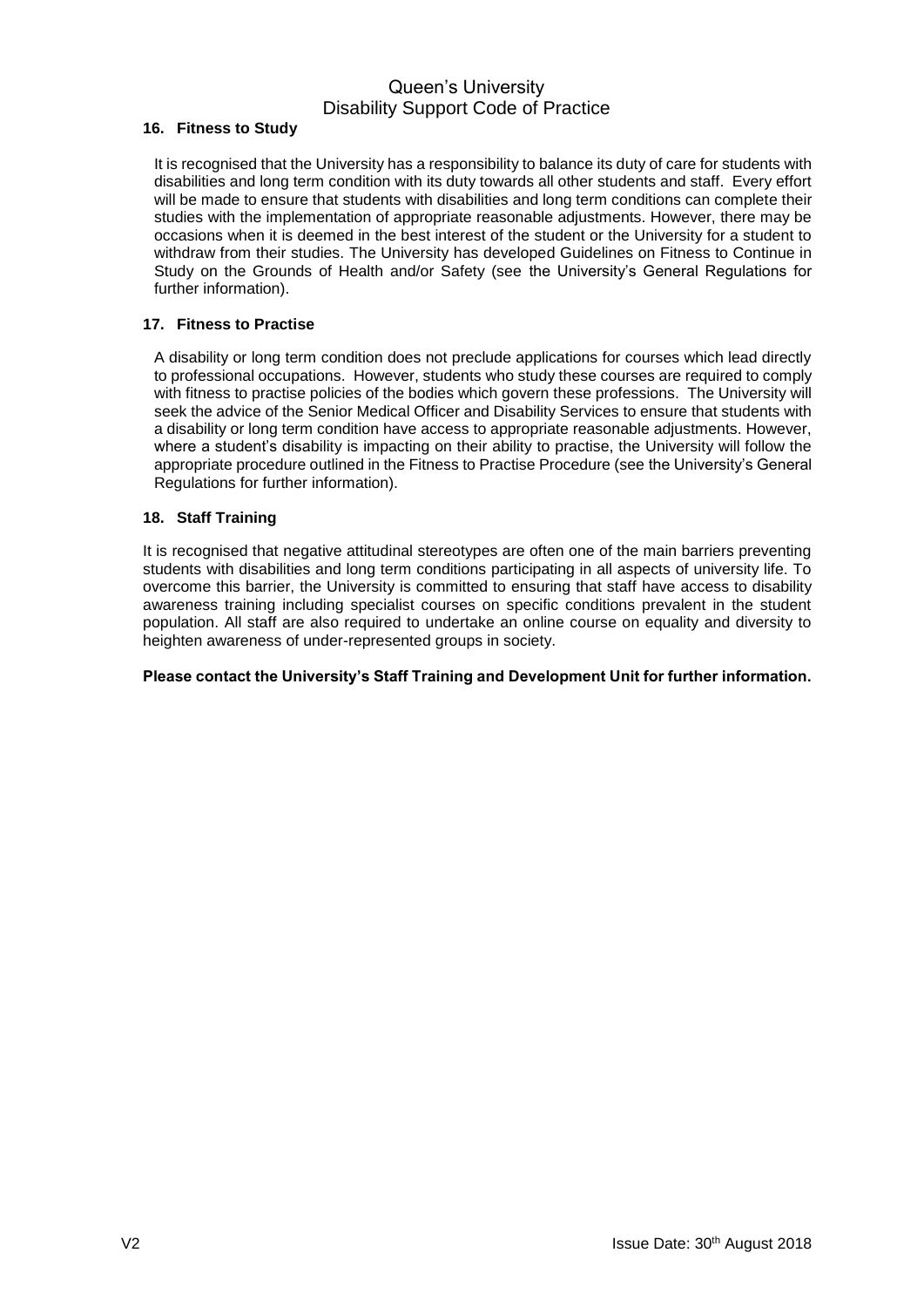**Annex 1**



## **STUDENT SUPPORT AGREEMENT**

Disability and Wellbeing offer a range of specialist services to enable all students to have a positive learning experience. A specialist staff member can meet with you to listen to your issues, identify a range of possible options and ensure you have the right supports in place that meet your needs.

We know that confidentiality is important to you, and the University is committed to creating an environment where students are comfortable in seeking support. Disability and Wellbeing services will hold and process your data in line with the University's [Data Protection Policy.](http://www.qub.ac.uk/about/Leadership-and-structure/Registrars-Office/FileStore/Filetoupload,732891,en.pdf)

**Please note:** If you are a student studying at St Mary's or Stranmillis in receipt of funded support (including DSA) you are agreeing to supports being delivered in line with the terms above.

Please be assured that all information we receive is treated sensitively and that we only disclose appropriate levels of information to relevant University staff and associated personnel. However, it may be necessary for us to share information with relevant third parties including; health and social care professionals, parent and/or next of kin if there is a known or suspected risk of harm to yourself or others. There may also be occasions where we have a legal obligation to share information and you will be advised of this. If you wish to view more details about how and when we will use your data, please refer to the [Student Privacy Notice.](http://www.qub.ac.uk/about/Leadership-and-structure/Registrars-Office/FileStore/Filetoupload,766524,en.pdf)

## **PARTICIPATION AGREEMENT**

Please sign below to indicate that you agree to participate with support from Disability and Wellbeing services, and the sharing of information on the above conditions.

Signed **Date** 

**Please note:** You have the right to withdraw your consent to disclose information at any time. You can do this by informing us in writing to [studentwellbeing@qub.ac.uk.](mailto:studentwellbeing@qub.ac.uk) Upon receipt of this request, a relevant staff member will make contact with you to discuss this further.

# **DECLARATION TO DECLINE SUPPORT FROM DISABILITY AND WELLBEING SERVICES**

Following an initial meeting, I confirm that I do not wish to avail of any further support from Disability and Wellbeing services at present. However, I understand the service may have a duty to disclose the information shared to date in line with the University's [Student Privacy Notice](https://www.qub.ac.uk/about/Leadership-and-structure/Registrars-Office/FileStore/Filetoupload,766524,en.pdf) and/or if there is a known or suspected risk of harm to myself or others.

Signed **Date**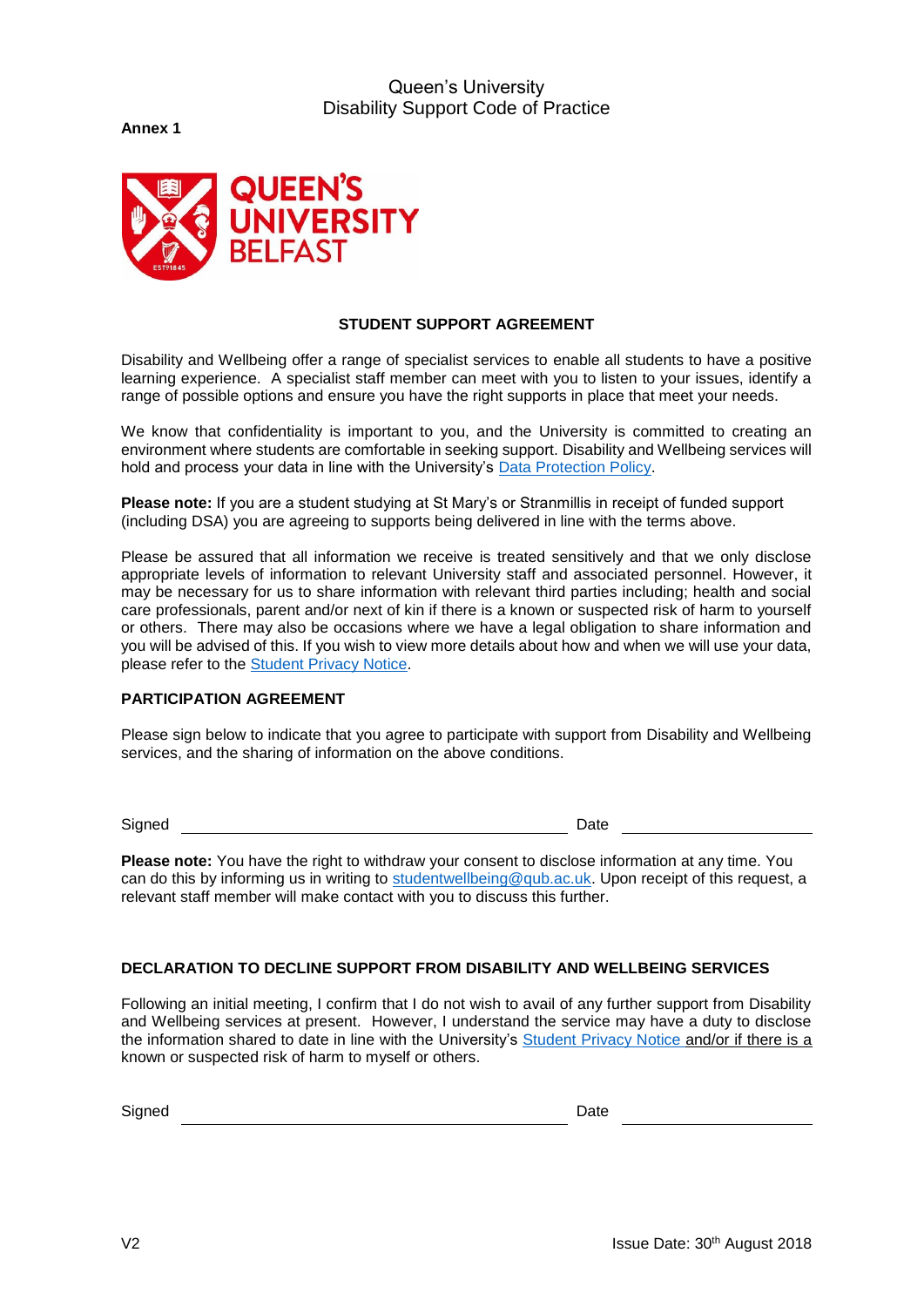## **Annex 2**

#### **Reviewing the decision not to implement adjustments requested**

The University has developed a comprehensive support system to meet the needs of students with disabilities and long-term conditions who wish to study at Queen's. As noted in Section 4, the University welcomes applications from students with a disability or long-term condition on the same academic grounds as non-disabled candidates. An individual's disability or long term condition will not influence the University's decision to offer a place.

#### **Process for determining reasonable adjustments**

- (i) On receipt of an offer from the University applicants who have a disclosed a disability on their UCAS form or via direct entry application will be asked to complete a questionnaire and return to Disability Services.
- (ii) Disability Services consider the information provided alongside medical documentation to help determine the reasonable adjustments that applicants may require. Additional information may be requested.
- (iii) All applicants who have completed a questionnaire and are accepted on their course will be invited for a registration meeting with a Disability Officer prior to or on the commencement of their studies.
- (iv) In addition, applicants who are considered to have significant support requirements or who may have a disability or long-term condition which has health and safety or fitness to practise implications, will be invited to meet a Disability Officer and a member of School staff to discuss specific needs and necessary reasonable adjustments, at an early stage of the application cycle.
- (v) In the unlikely event that there are concerns regarding the University's ability to implement reasonable adjustments, further advice will be sought from the School, Senior Medical Officer and appropriate external agencies.
- (vi) Following these discussions, the applicant will be invited to meet again with the relevant School and Disability Services to discuss the support available and further options.
- (vii) In the event that the course is deemed to be inappropriate, the University will ensure the applicant is advised of his/her options regarding change of course.

#### **Appeal Process**

- (i) Should the University be unable to implement reasonable adjustments or make appropriate changes to the course, this will be communicated to the applicant by the Director of Education for the relevant School, with advice from Disability Services.
- (ii) The applicant can request a review of this decision by writing to the Director of Academic and Student Affairs within 10 days of receiving the decision.
- (iii) The applicant will be required to document their grounds for appeal and provide any supporting documentation which they wish the panel to consider.
- (iv) On receipt of this request and supporting documentation, an independent panel who has not been involved in previous discussions, will be convened by Academic Affairs to include representation of:
	- Pro-Vice Chancellor
	- Relevant Head of School
	- Head of Disability Services (or nominee)
	- Senior Medical Officer (if applicable)
	- Appropriate external disability expert (if applicable)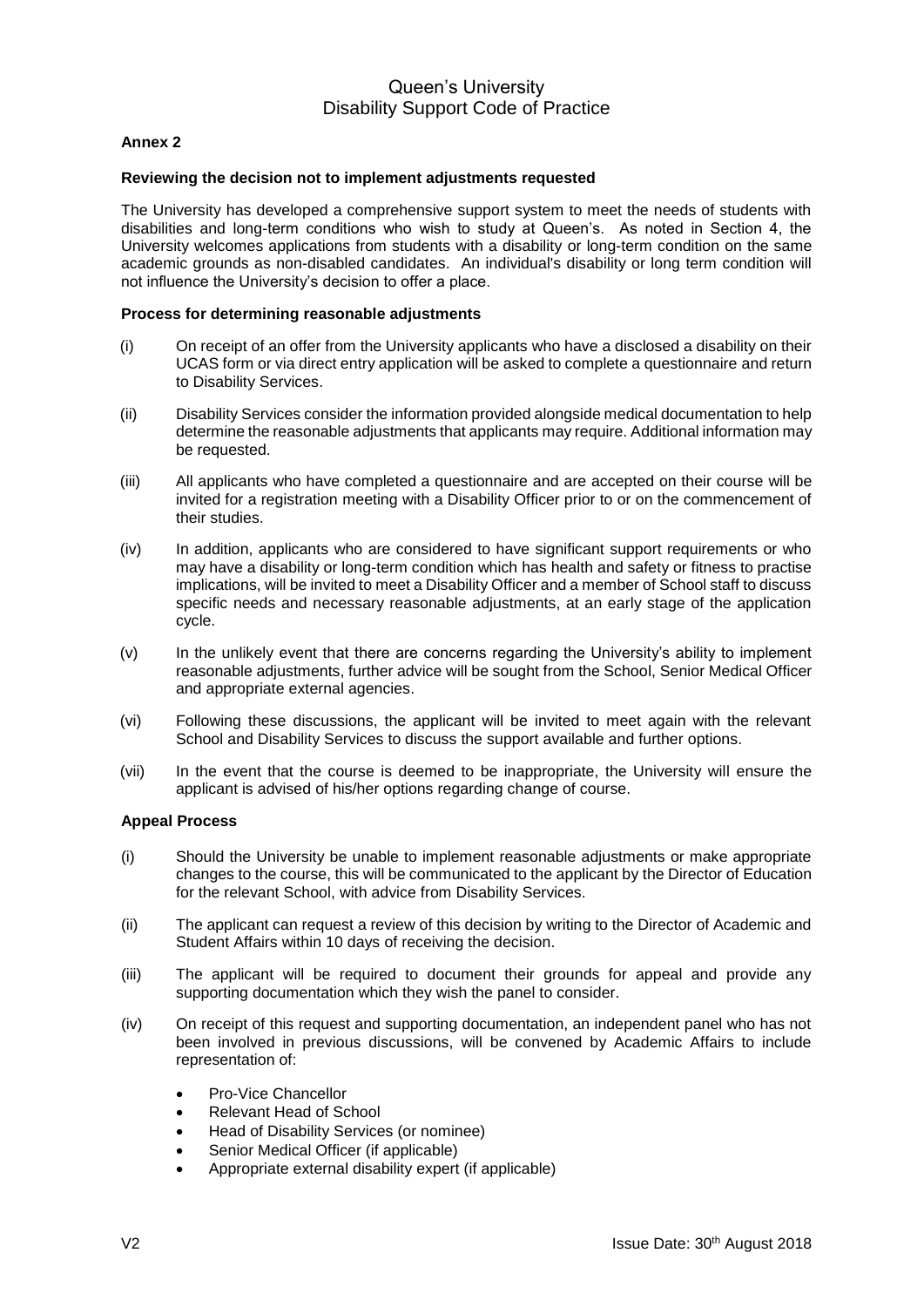## **Annex 2**

**Please note:** A nominee may occasionally be required, on behalf of an individual member of staff involved in the initial decision.

- (v) The panel members will consider all the documentation, the factors regarding the initial decision not to amend academic/competence standards and reasons why reasonable adjustments cannot be implemented.
- (vi) The decision of the review panel will be final.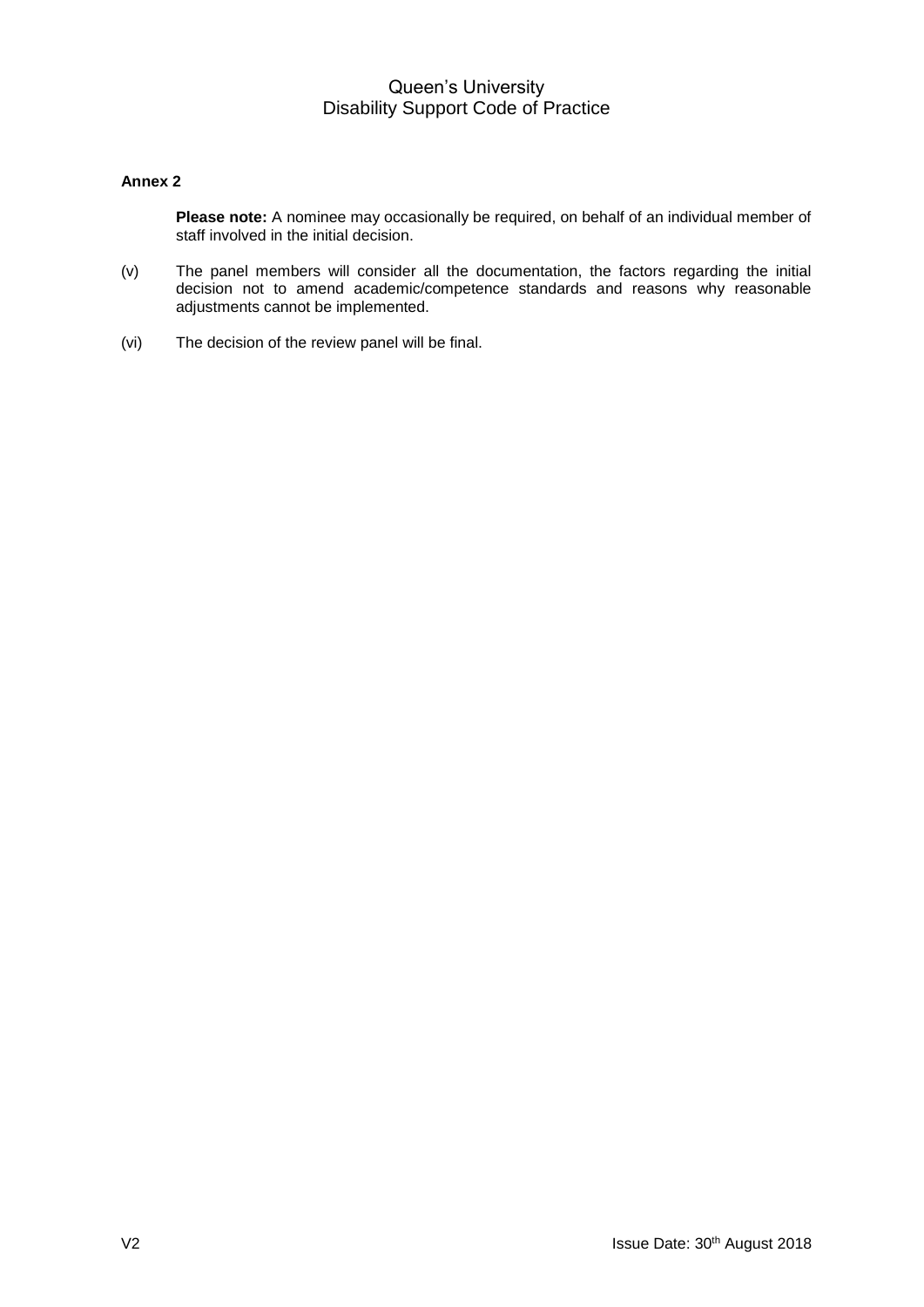## **Annex 3**

#### **Alternative forms of Assessment**

The University has responsibilities under the Special Educational Needs and Disability Order to make reasonable adjustments to its provision, including methods of assessment, to ensure that students with disabilities are not disadvantaged for reasons relating to their disability.

- (i) Adjustments to assessment for a student with a disability may take one of two general forms:
	- a. Modifying the circumstances under which the existing assessment is taken
		- b. Providing an alternative form of assessment
- (ii) Most adjustments will consist of modifying the circumstances under which the existing assessment is taken. For formal examinations, Disability Services will liaise with the Exams Office to provide appropriate adjustments such as; the allowance of additional time.
- (iii) For coursework or in-course tests, suitable arrangements must be made by the School in consultation with Disability Services.
- (iv) In a small number of cases, the effects of the student's disability or long-term condition are such that an alternative form of assessment is required. For example; an extended piece of course work, as opposed to written, time limited examinations.
- (v) The aim in all alternative forms of assessment should be to modify the assessment method or process, while assessing the same set of learning outcomes to the same standard.
- (vi) Devising an alternative assessment is an academic matter. Therefore in reaching the decision, due consideration must be given to academic or other prescribed standards required by professional or qualifying bodies, whilst giving students the opportunity to demonstrate their academic achievement despite their disability.
- (vii) The procedure for organising alternative assessment arrangements for students with a disability or long-term condition is set out below:

## **Procedure for arranging alternative forms of assessment**

- (i) All requests for alternative assessment arrangements must be made directly to Disability Services.
- (ii) In the first instance, Disability Services will discuss reasonable adjustments that will enable the student to sit the examination. This may include, additional time, rest breaks, use of PC, flexible scheduling etc.
- (iii) Students with a disability or long-term condition wishing to be considered for an alternative form of assessment must meet with Disability Services as soon as possible and by week six of the semester at the latest.
- (iv) No request for alternative forms of assessment on the basis of disability or long-term condition can be considered unless the student provides appropriate medical evidence in support of the request. For example; a doctor's letter outlining the difficulties in siting a formal exam.
- (v) Disability Services, with the student's consent, may seek the advice of the University's Senior Medical Officer on the impact of the student's' disability or long-term condition on their ability to sit examinations.
- (vi) If after discussion with the student and receipt of appropriate medical verification, the Disability Officer recommends that the student would benefit from an alternative form of assessment, the Disability Officer will complete the alternative assessment pro-forma and send it to the relevant Director of Education (DE) for consideration and approval.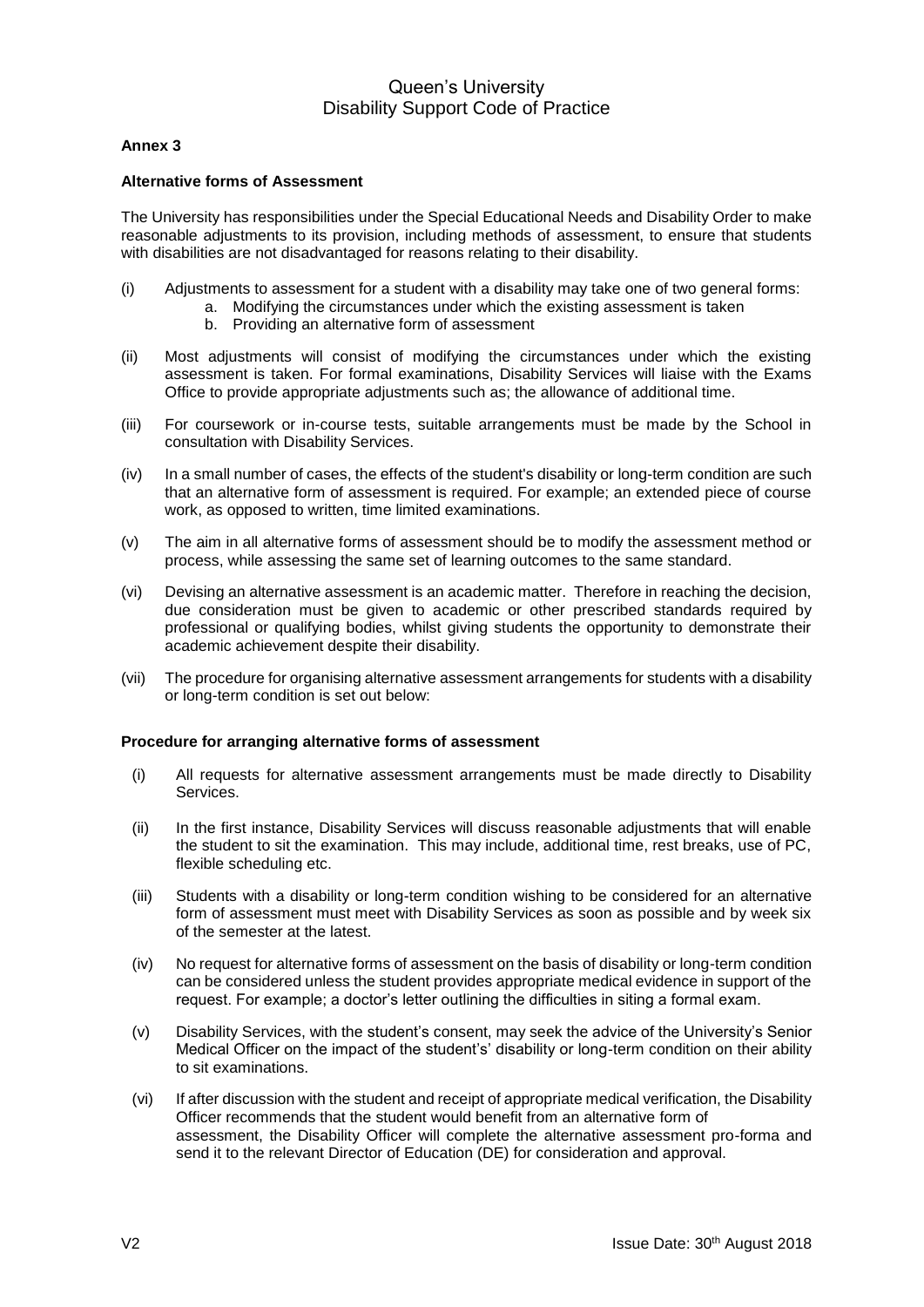#### **Annex 3**

- (vii) Following receipt of the request from Disability Services, the DE will liaise with relevant colleagues to determine whether a new assessment brief can address the same learning outcomes as the original examination/assessment.
- (viii) In reaching their decision to permit the alternative form of assessment the School will consider any competence or prescribed standards that are required by the course or professional body.
- (ix) Should an alternative form of assessment be permitted, the School will advise the student of the new assessment method and timescale for completion. The School should complete the relevant section of the pro-forma and return it to Disability Services.
- (x) If an alternative form of assessment is deemed inappropriate, the DE will document the reasons for this on the pro-forma and return it to Disability Services. A meeting will be arranged with the student, the relevant DE and Disability Officer to discuss this decision and what further action is required to enable the student to achieve progression in their chosen course of study.
- (xi) Following this meeting, should the student remain unhappy with the outcome, they may address this through the University Student Complaints Procedure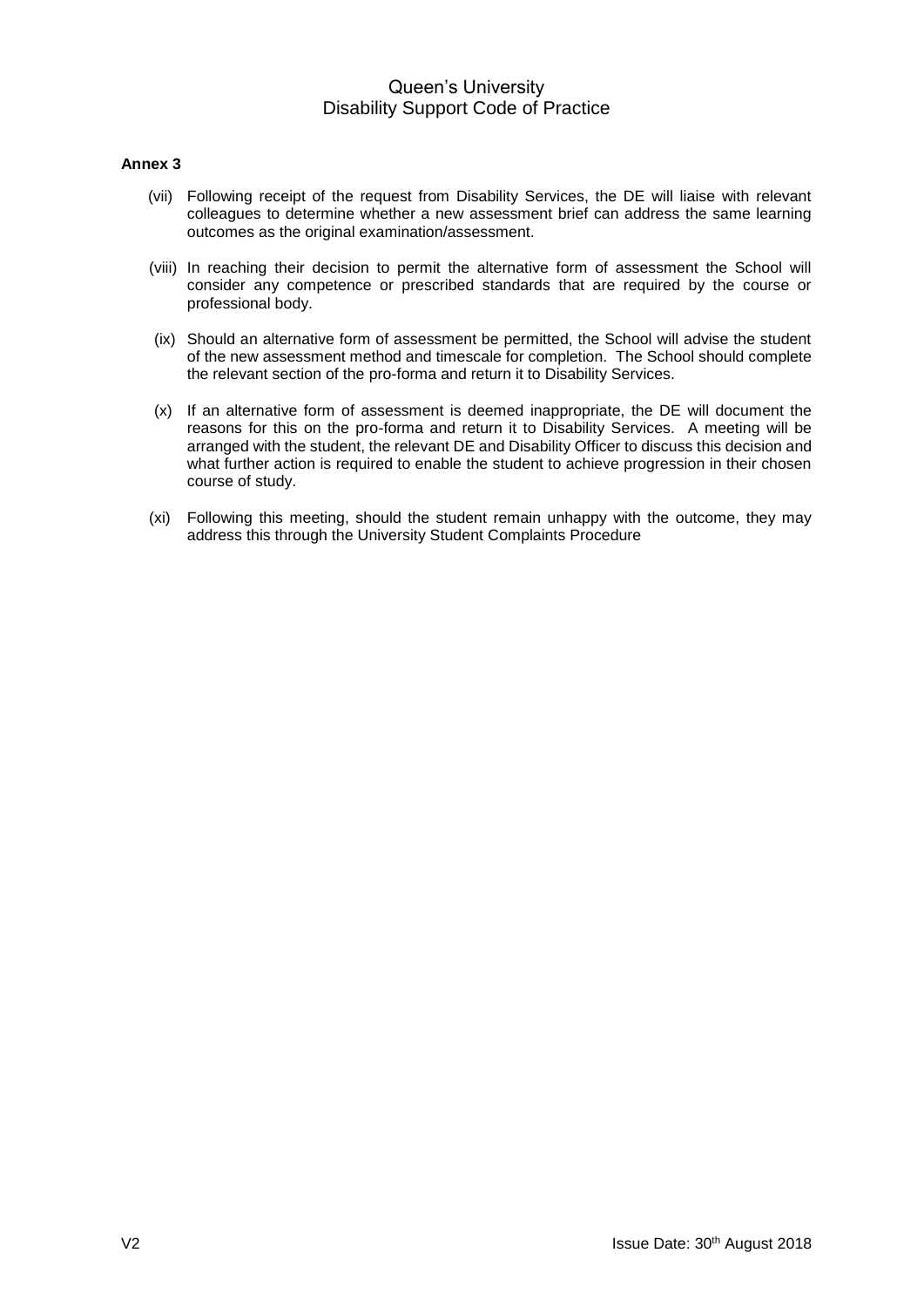**Annex 3**

# **Request for Alternative Form of Assessment**

# **Part A - To be completed by Disability Services**

Student Name:

Student Number:

School, Course of Study and Year of Study:

Disability Officer:

Nature of disability or long term condition and current reasonable adjustments in place:

Report difficulties which impact on undertaking scheduled examinations:

| Medical evidence obtained verifying difficulties        |        |
|---------------------------------------------------------|--------|
| Advice obtained from University Senior Medical Officer: | Yes/No |
| Sent to relevant Director of Education:                 | School |
|                                                         |        |
|                                                         | Date   |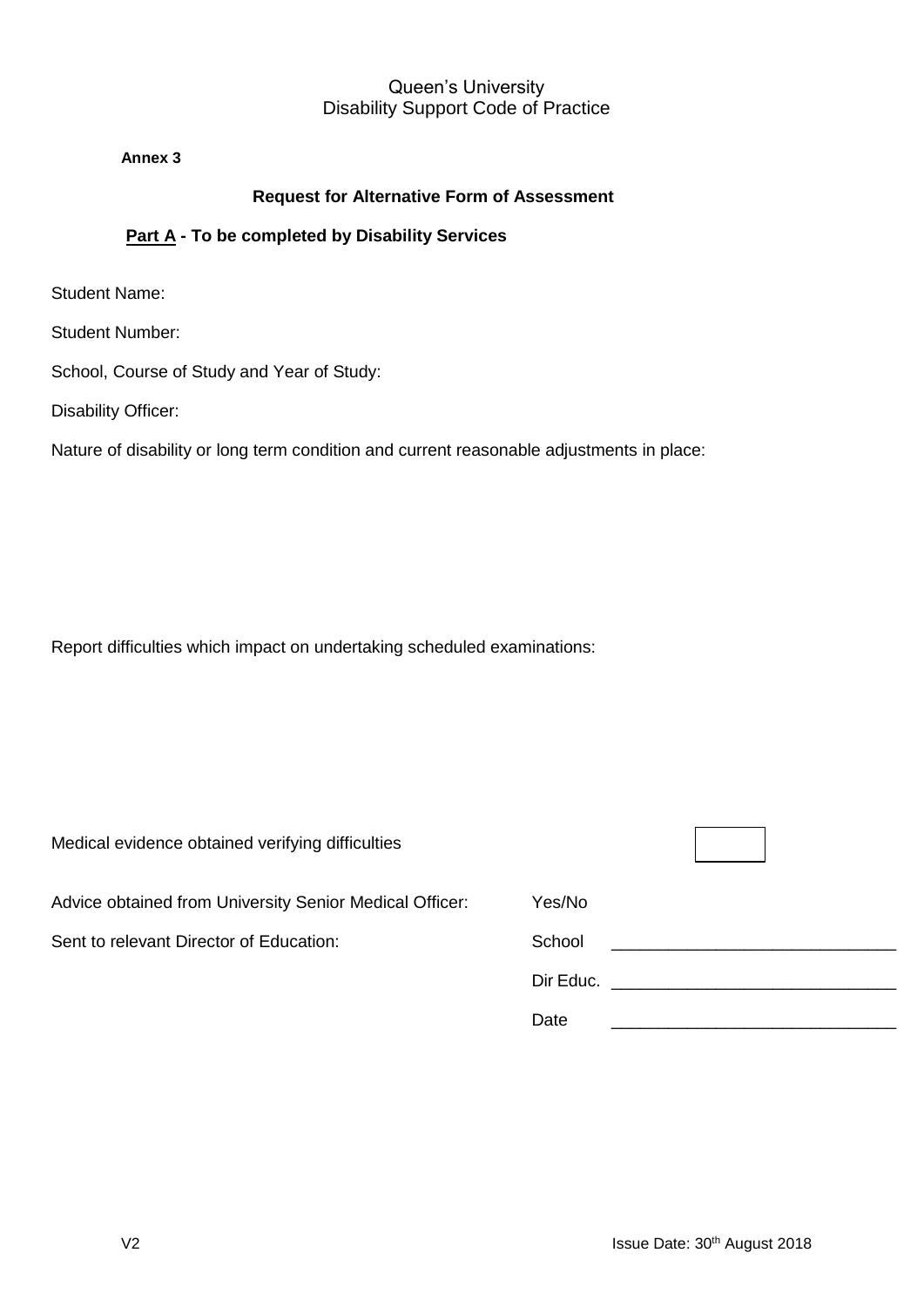## **Annex 3**

## **Request for Alternative Form of Assessment Part B - To be completed by Relevant School**

Student Name and number:

Can an alternative form of assessment be undertaken which will not disadvantage the student and will ensure that academic and/or professional standards are maintained?

## **Yes, an alternative form of assessment can be undertaken.**

Please complete details of these arrangements below, date and sign this pro-forma and return to Disability Services in order that their Disability Officer can update our records and assist with any additional equipment/student support required.

## **No an alternative form of assessment is not possible.**

Please outline the reasons for this below, including what further action is required to enable the student to achieve progression in their chosen course of study/module. A further meeting with the relevant Director of Education, the student and their Disability Officer will be arranged to discuss this outcome.

Signature of Director of Education: School: \_\_\_\_\_\_\_\_\_\_\_\_\_\_\_\_\_\_\_\_\_\_\_\_\_\_\_\_\_\_\_\_ Date: \_\_\_\_\_\_\_\_\_\_\_\_\_\_\_\_\_\_\_\_\_\_\_\_\_\_\_\_\_\_\_\_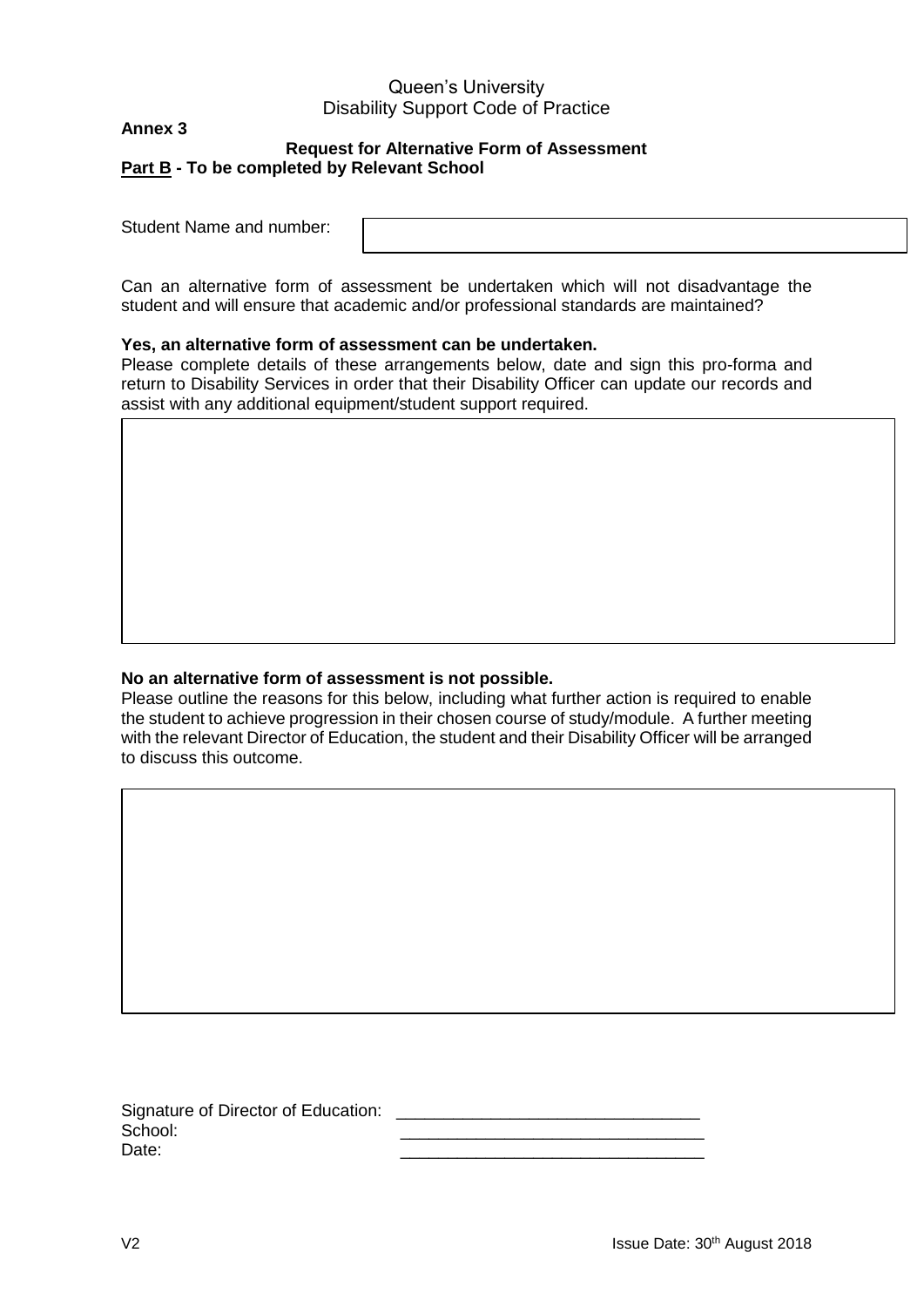**Annex 4**

# **Individual Student Support Agreement (ISSA)**

# **Part A**

# **To: Head of School, School DA and School Manager**

| <b>Student Name:</b>                  |
|---------------------------------------|
| Student No:                           |
| Course: e.g. MSc Software Development |
| Level: UG / PGT                       |
| <b>Disability Officer:</b>            |
| Date:                                 |

## **Student Profile:**

| Nature of disability:                                                                                                                                                                                                                                                                                                                                                                                 |
|-------------------------------------------------------------------------------------------------------------------------------------------------------------------------------------------------------------------------------------------------------------------------------------------------------------------------------------------------------------------------------------------------------|
| Impact on learning activities:                                                                                                                                                                                                                                                                                                                                                                        |
| Other information:                                                                                                                                                                                                                                                                                                                                                                                    |
| NB: Recommended support and reasonable adjustments outlined in Part B will be for the duration of the<br>course and will only be amended following reassessment by Disability Services at the request of the<br>student or the University as a result of a change of circumstances. Any changes to a current ISSA must<br>supported by appropriate medical or other evidence supplied by the student. |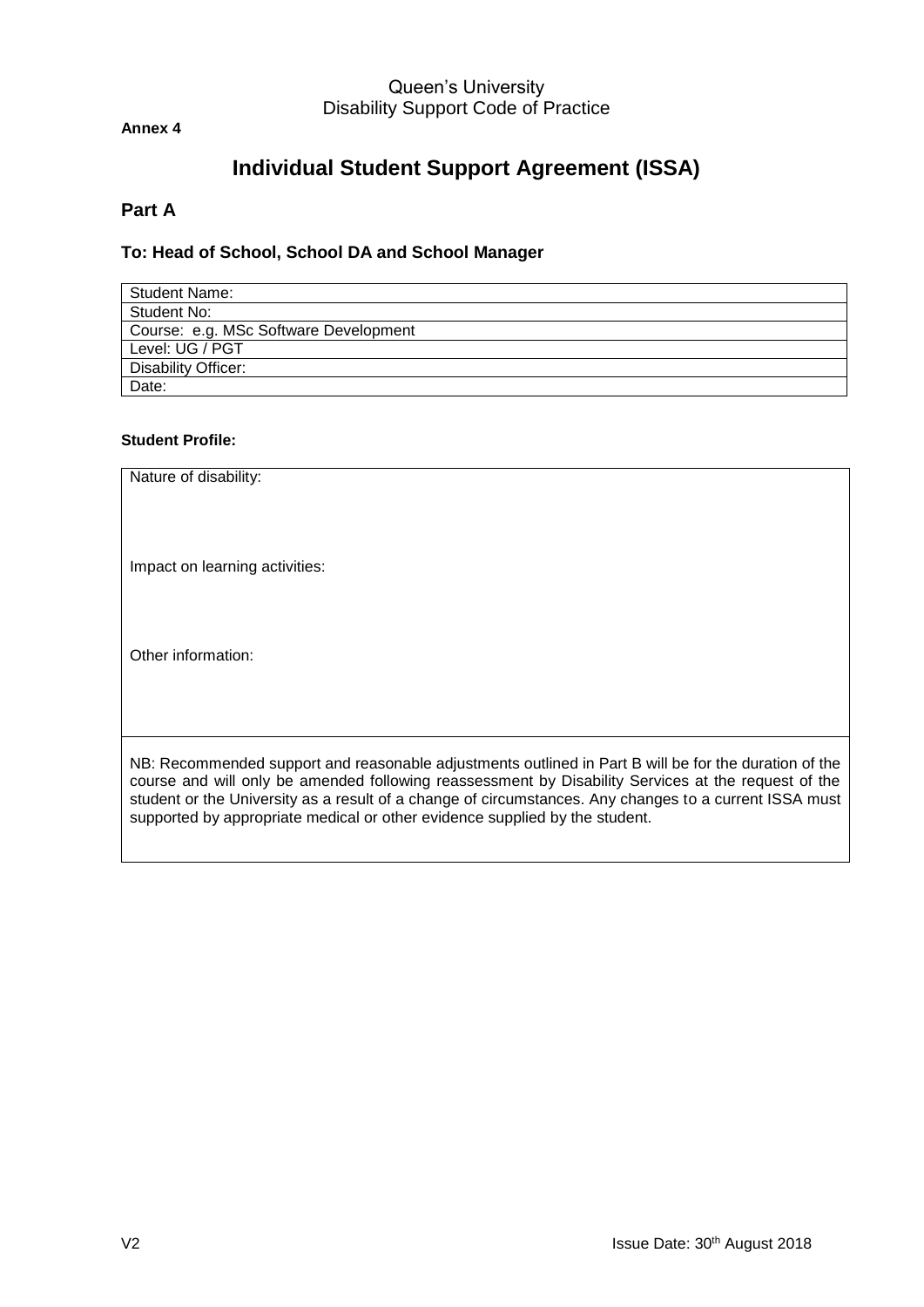**Annex 4**

# **Individual Student Support Agreement (ISSA)**

## **Part B – For distribution to all staff who have to implement reasonable adjustments**

**Recommended support and reasonable adjustments outlined below will be for the duration of the course and will only be revised (e.g. Due to change of circumstances) following reassessment by Disability Services at the request of the student or the University.** 

Nature of Disability:

| Action by                                                                                    | Reasonable                   | Please      | Further details or comments |
|----------------------------------------------------------------------------------------------|------------------------------|-------------|-----------------------------|
|                                                                                              | adjustment required          | select      |                             |
| <b>School</b>                                                                                |                              |             |                             |
|                                                                                              |                              | $\boxtimes$ |                             |
|                                                                                              |                              |             |                             |
|                                                                                              |                              | $\boxtimes$ |                             |
| <b>Disability</b><br><b>Services</b>                                                         |                              |             |                             |
|                                                                                              | <b>DSA</b> application       | $\boxtimes$ |                             |
| Library                                                                                      |                              |             |                             |
|                                                                                              | Library<br>Extended<br>Loans | $\boxtimes$ |                             |
| <b>Office</b><br><b>Exams</b><br><b>School</b><br>and<br><b>Based</b><br><b>Examinations</b> |                              |             |                             |
|                                                                                              |                              | $\boxtimes$ |                             |
|                                                                                              |                              |             |                             |